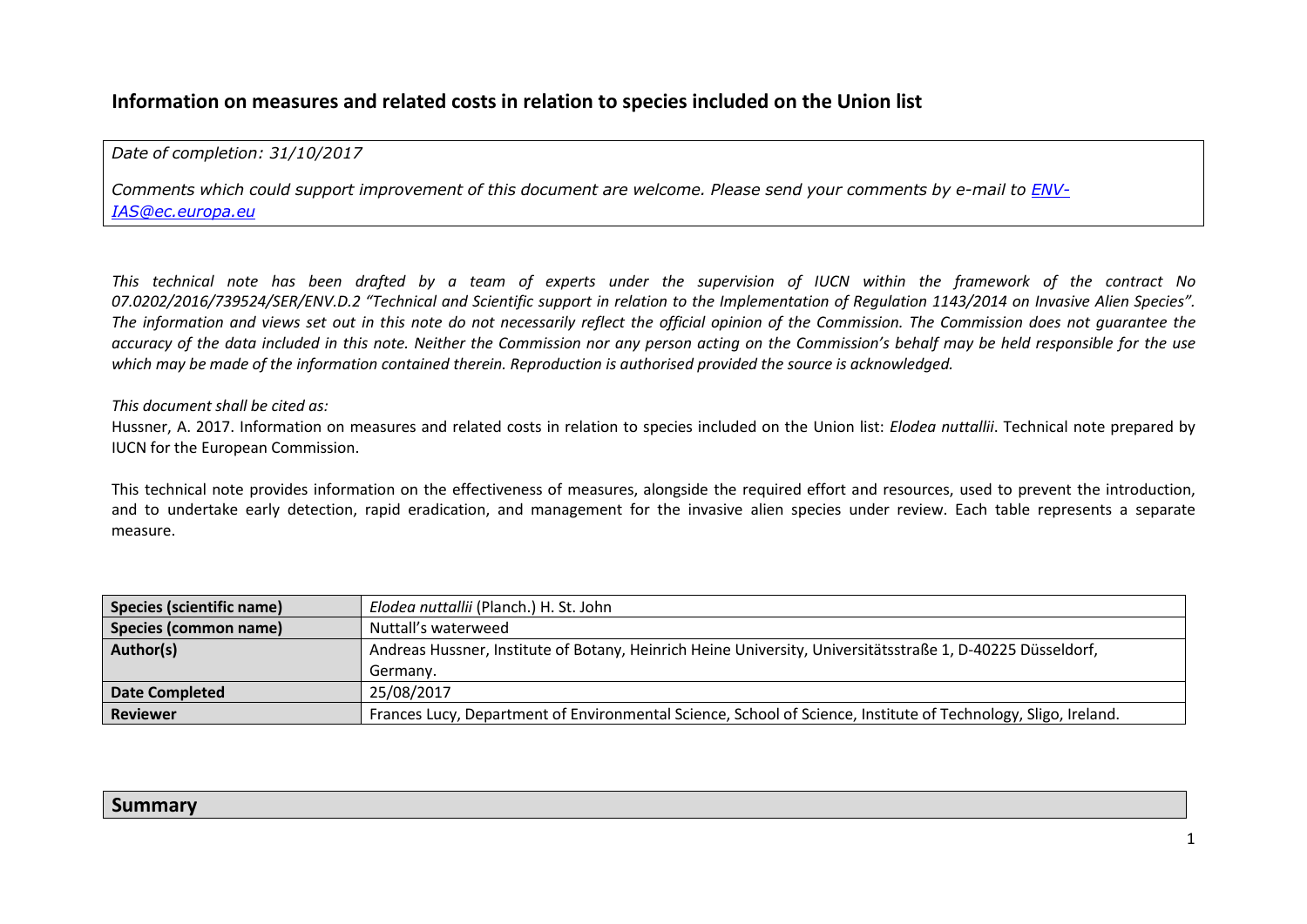Highlight the measuresthat provide the most cost-effective optionsto prevent the introduction, achieve early detection, rapidly eradicate and manage the species. Also note where there are significant gapsin information or knowledge to identify cost-effective measures.

*Elodea nuttallii* is a perennial submerged aquatic plant species. Native to North America, the species has spread into 19 European countries (Hussner, 2012). While *Elodea nuttallii* is already widespread in some countries (e.g. Germany and The Netherlands), the species is less common in Eastern Europe. The species is able to establish in all parts of Europe and has shown its invasive potential already in numerous waters in Europe (Podraza *et al.*, 2008; Zehnsdorf *et al.*, 2015). *Elodea nuttalllii* spreads easily via plant fragments and even small fragments are able to regenerate (Kuntz *et al.*, 2014).

The control and eradication of this species is very difficult (Zehnsdorf *et al.*, 2015; Podraza, 2017), and thus it is important to act as soon as possible, when a new infestation is found. Early detection and rapid eradication is crucial for the successful management of the species. Early detection is best achieved if the public is informed about the species and if there is a well-coordinated program with public awareness campaigns to identify new infestations. Early eradication of small infestations is possible with hand weeding, benthic barriers, suction dredging, or by a combination of control measures. Eradication of large infestations is difficult to achieve (Hussner *et al.*, 2017).

*Elodea nuttallii* was imported and traded within shops in Europe, but the number of plants imported and traded was rather low (Brunel, 2009; Hussner *et al.*, 2014).

| Prevention – measures for preventing the species being introduced, intentionally and unintentionally. This section assumes that the species is not currently present<br>in a Member State, or part of a Member State's territory. This table is repeated for each of the prevention measures identified. |                                                                                                                                                                                                                                                                                                                                                                                                                                                                                                                                                                                                                                                         |
|----------------------------------------------------------------------------------------------------------------------------------------------------------------------------------------------------------------------------------------------------------------------------------------------------------|---------------------------------------------------------------------------------------------------------------------------------------------------------------------------------------------------------------------------------------------------------------------------------------------------------------------------------------------------------------------------------------------------------------------------------------------------------------------------------------------------------------------------------------------------------------------------------------------------------------------------------------------------------|
| <b>Measure description</b>                                                                                                                                                                                                                                                                               | A ban on keeping, importing, selling, breeding and growing as required under Article 7 of the IAS                                                                                                                                                                                                                                                                                                                                                                                                                                                                                                                                                       |
| Provide a description of the measure                                                                                                                                                                                                                                                                     | Regulation.                                                                                                                                                                                                                                                                                                                                                                                                                                                                                                                                                                                                                                             |
|                                                                                                                                                                                                                                                                                                          | In general, the ornamental trade was identified as the major pathway for the introduction of<br>invasive alien aquatic plants (IAAPs) into a new country (Kay and Hoyle, 2001; Maki and<br>Galatowitch, 2004; Cohen et al., 2007; Martin and Coetzee, 2011). In New Zealand, 27 out of 30<br>aquatic plant species managed under legislation were imported through trade (Champion et al.,<br>2010). Consequently, the prevention of further introductions of a species via the trade is<br>considered to be the cheapest and easiest way to close this pathway and to subsequently reduce<br>the future negative impact and management costs of IAAPs. |
|                                                                                                                                                                                                                                                                                                          | The numbers of <i>Elodea nuttallii</i> plants introduced into Europe, and the presence of the species in<br>shops, was relatively low compared to other aquatic plants (Brunel, 2009; Hussner et al., 2014).                                                                                                                                                                                                                                                                                                                                                                                                                                            |
|                                                                                                                                                                                                                                                                                                          | However, every single <i>Elodea nuttallii</i> plant introduced and sold must be considered as a risk for<br>secondary release into aquatic habitats.                                                                                                                                                                                                                                                                                                                                                                                                                                                                                                    |
|                                                                                                                                                                                                                                                                                                          |                                                                                                                                                                                                                                                                                                                                                                                                                                                                                                                                                                                                                                                         |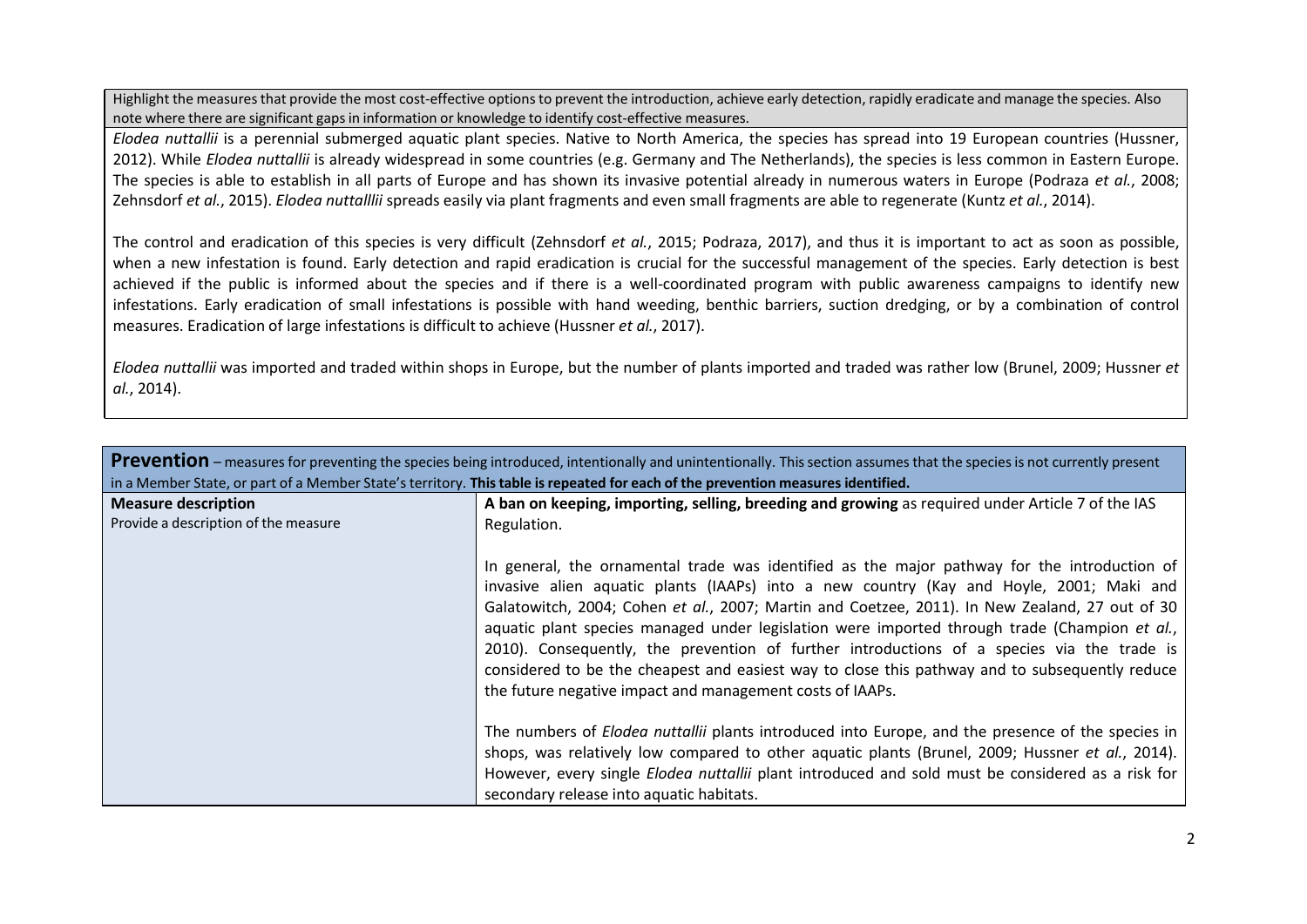| <b>Effectiveness of measure</b><br>e.g. has the measure previously worked, failed                      | Trading of Elodea nuttallii was prohibited in jurisdictions where plants were first classified using an<br>Aquatic Weed Risk Assessment Model (AWRAM) (e.g. in New Zealand), whereby plant species with<br>a score of > 50 out of 100 were either managed by being banned from sale or by statutory control<br>(Champion et al. 2010).                                                                                                                                                                                                                                                                                                                                                                                                                     |
|--------------------------------------------------------------------------------------------------------|------------------------------------------------------------------------------------------------------------------------------------------------------------------------------------------------------------------------------------------------------------------------------------------------------------------------------------------------------------------------------------------------------------------------------------------------------------------------------------------------------------------------------------------------------------------------------------------------------------------------------------------------------------------------------------------------------------------------------------------------------------|
|                                                                                                        | However, Elodea nuttallii is already widespread within Europe (Hussner 2012) and the effectiveness<br>of bans for this species would be rather limited. The species is spreading between water bodies via<br>fragments, and the proportion of new infestations caused by the release of plants from horticulture<br>is considered to be very low.                                                                                                                                                                                                                                                                                                                                                                                                          |
|                                                                                                        | The success of bans is difficult to quantify, but depends on various parameters, e.g. on the species<br>identification knowledge of the responsible authorities controlling the import of plants, and correct<br>labelling of plant material (Hussner et al. 2014). Overall, the identification of Elodea nuttallii is<br>difficult due to the high phenotypic plasticity of the species (Thiebaut and Di Nino 2009) and its<br>close relatives (Elodea canadensis and Elodea ernstiae). Hybrids between Elodea nuttallii and<br>Elodea canadensis may occur (Cook and Urmi-König, 1985).                                                                                                                                                                  |
| <b>Effort required</b><br>e.g. period of time over which measure need to be<br>applied to have results | Bans must be applied for the long-term to support any significant and sustainable success in<br>controlling the spread of this species. However, the success or failure of control measures depends<br>on parameters like species knowledge of responsible authorities (particularly at the border<br>control), the labelling of plants and the current distribution of the species (the more widespread<br>the species, the smaller the effects of trading bans). Special consideration must be given to the<br>contamination of other plant material in trade (Champion et al., 2010). Additionally, illegitimate<br>names, spelling mistakes and mislabelling make it difficult to identify the target species (Brunel,<br>2009; Hussner et al., 2014). |
| Resources required <sup>1</sup>                                                                        | The implementation of trading bans require a good species knowledge and identification skills on                                                                                                                                                                                                                                                                                                                                                                                                                                                                                                                                                                                                                                                           |
| e.g. cost, staff, equipment etc.                                                                       | the part of the responsible authorities. For other IAAPs, DNA barcoding tools were developed to<br>simplify species identification (e.g. for Hydrocotyle ranunculoides; van de Wiel, 2009), but this has<br>not been developed for <i>Elodea</i> spec. yet. There is no information available about the costs and the<br>equipment required to implement trading bans, but it is a widely accepted fact that prevention is a<br>cheaper than management of a given species (Hussner et al., 2017).                                                                                                                                                                                                                                                         |
| Side effects (incl. potential)                                                                         | The implementation of a trading ban would generally increase the control measures in place to                                                                                                                                                                                                                                                                                                                                                                                                                                                                                                                                                                                                                                                              |
| i.e. positive or negative side effects of the measure on                                               | hinder the introduction of IAAPs. Thus it seems high likely, that the control measures will lead to                                                                                                                                                                                                                                                                                                                                                                                                                                                                                                                                                                                                                                                        |
| public health, environment, non-targeted species, etc.                                                 | the identification of other invasive alien aquatic plant species in trade, especially of relatives of<br>Elodea nuttallii like Egeria densa or Lagarosiphon major.                                                                                                                                                                                                                                                                                                                                                                                                                                                                                                                                                                                         |
| <b>Acceptability to stakeholders</b>                                                                   | The direct impact on the economy must be considered as low, as Elodea nuttallii was only traded in                                                                                                                                                                                                                                                                                                                                                                                                                                                                                                                                                                                                                                                         |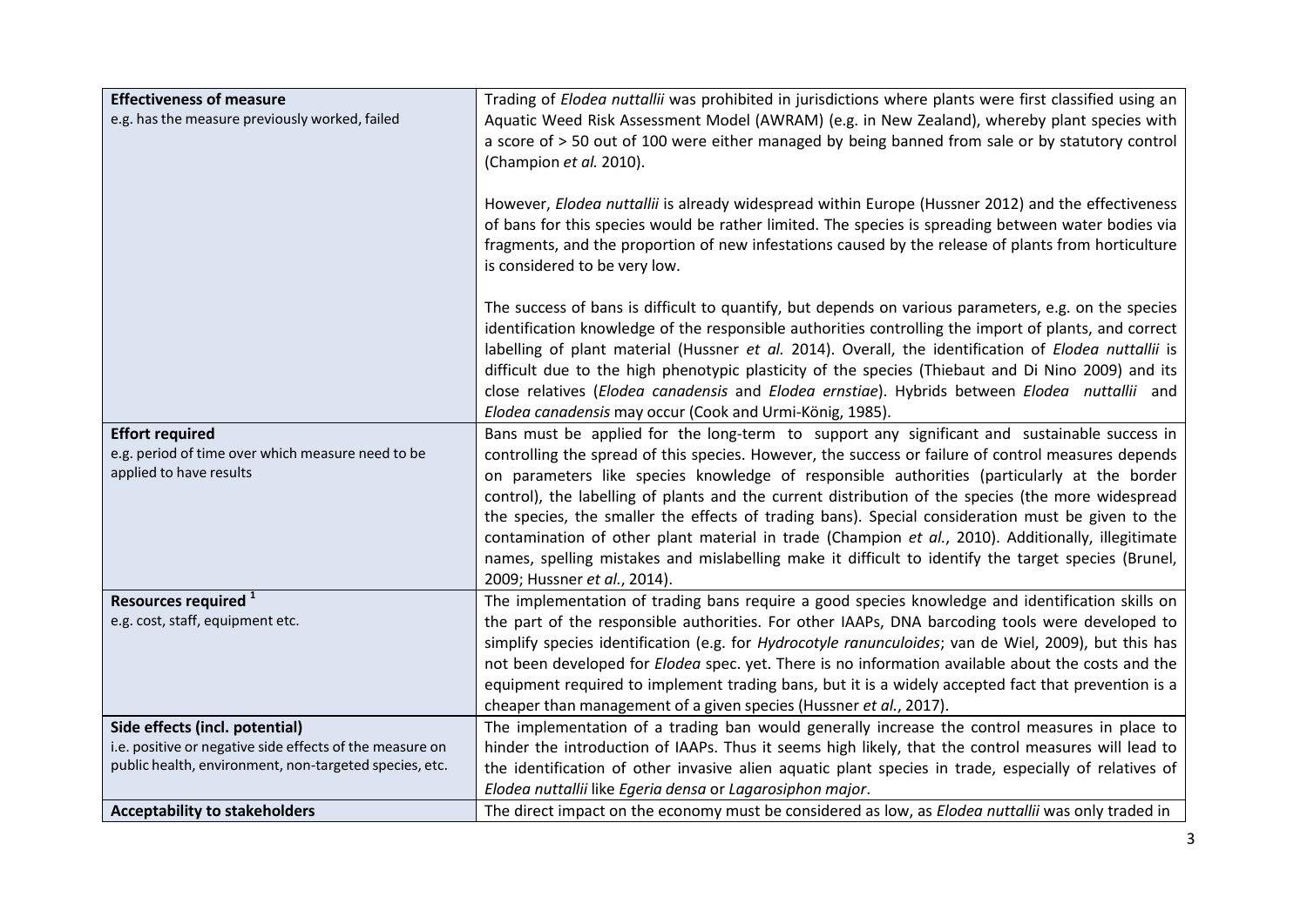| e.g. impacted economic activities, animal welfare<br>considerations, public perception, etc.                                                                                                                                                        | low numbers (Brunel, 2009; Hussner et al., 2014).                                                                                                                                                                                                                                                                                                                                                                                                                                                                                                                                                                                                                                                                                                                                               |
|-----------------------------------------------------------------------------------------------------------------------------------------------------------------------------------------------------------------------------------------------------|-------------------------------------------------------------------------------------------------------------------------------------------------------------------------------------------------------------------------------------------------------------------------------------------------------------------------------------------------------------------------------------------------------------------------------------------------------------------------------------------------------------------------------------------------------------------------------------------------------------------------------------------------------------------------------------------------------------------------------------------------------------------------------------------------|
| Additional cost information <sup>1</sup><br>When not already included above, or in the species Risk<br>Assessment.<br>- implementation cost for Member States<br>- the cost of inaction<br>- the cost-effectiveness<br>- the socio-economic aspects | No data on the costs of the implementation and action of trading bans are available, but due to the<br>low number of Elodea nuttallii plants found in trade (Brunel, 2009; Hussner et al., 2014), the<br>economic loss to traders can be considered as low. Apart from the costs caused by the trading ban,<br>it is a widely accepted fact, that trading bans provides a high level of efficiency in preventing IAS<br>introductions at a relatively low cost in comparison to the management of IAAPs infestations<br>(Hussner et al. 2017). In the case of Elodea nuttallii, the cost of inaction is difficult to determine.<br>The species can grow in most parts of Europe, but the spread between and within water bodies is<br>largely via fragments produced from existing populations. |
| Level of confidence <sup>2</sup><br>See guidance section                                                                                                                                                                                            | <b>Moderate</b><br>Elodea nuttallii has just been banned from sale, but for other species trading bans were successfully<br>implemented. In the case of Elodea nuttallii, its wide distribution within the EU will limit the effects<br>of trading bans, as the species is spreading from existing populations.                                                                                                                                                                                                                                                                                                                                                                                                                                                                                 |

| <b>Prevention</b> – measures for preventing the species being introduced, intentionally and unintentionally. This section assumes that the species is not currently present |                                                                                                             |
|-----------------------------------------------------------------------------------------------------------------------------------------------------------------------------|-------------------------------------------------------------------------------------------------------------|
| in a Member State, or part of a Member State's territory. This table is repeated for each of the prevention measures identified.                                            |                                                                                                             |
| <b>Measure description</b>                                                                                                                                                  | Measures to stop the unintentional human-mediated dispersal of <i>Elodea nuttallii</i> via fragments.       |
| Provide a description of the measure                                                                                                                                        | The spread of IAAPs into new water bodies is largely based on the human-mediated dispersal of               |
|                                                                                                                                                                             | plant fragments via watersport equipment (Johnstone et al., 1985; Johnson et al. 2001). Aquatic             |
|                                                                                                                                                                             | plant fragments are produced either by allofragmentation (caused by disturbances) or                        |
|                                                                                                                                                                             | autofragmentation (self-induced). The number of fragments produced differs between species                  |
|                                                                                                                                                                             | (Heidbüchel et al., 2016). Significantly higher fragmentation rates were found for <i>Elodea canadensis</i> |
|                                                                                                                                                                             | than for other invasive submerged aquatic plants (Redekop et al., 2016). Even though the                    |
|                                                                                                                                                                             | fragmentation rates of <i>Elodea nuttallii</i> have not yet been studied in detail, similar high            |
|                                                                                                                                                                             | fragmentation rates are expected.                                                                           |
|                                                                                                                                                                             |                                                                                                             |
|                                                                                                                                                                             | The higher the number of produced and dispersed fragments, the more likely a species is to spread           |
|                                                                                                                                                                             | successfully (Lockwood et al., 2005). While water movement facilitates spread within aquatic                |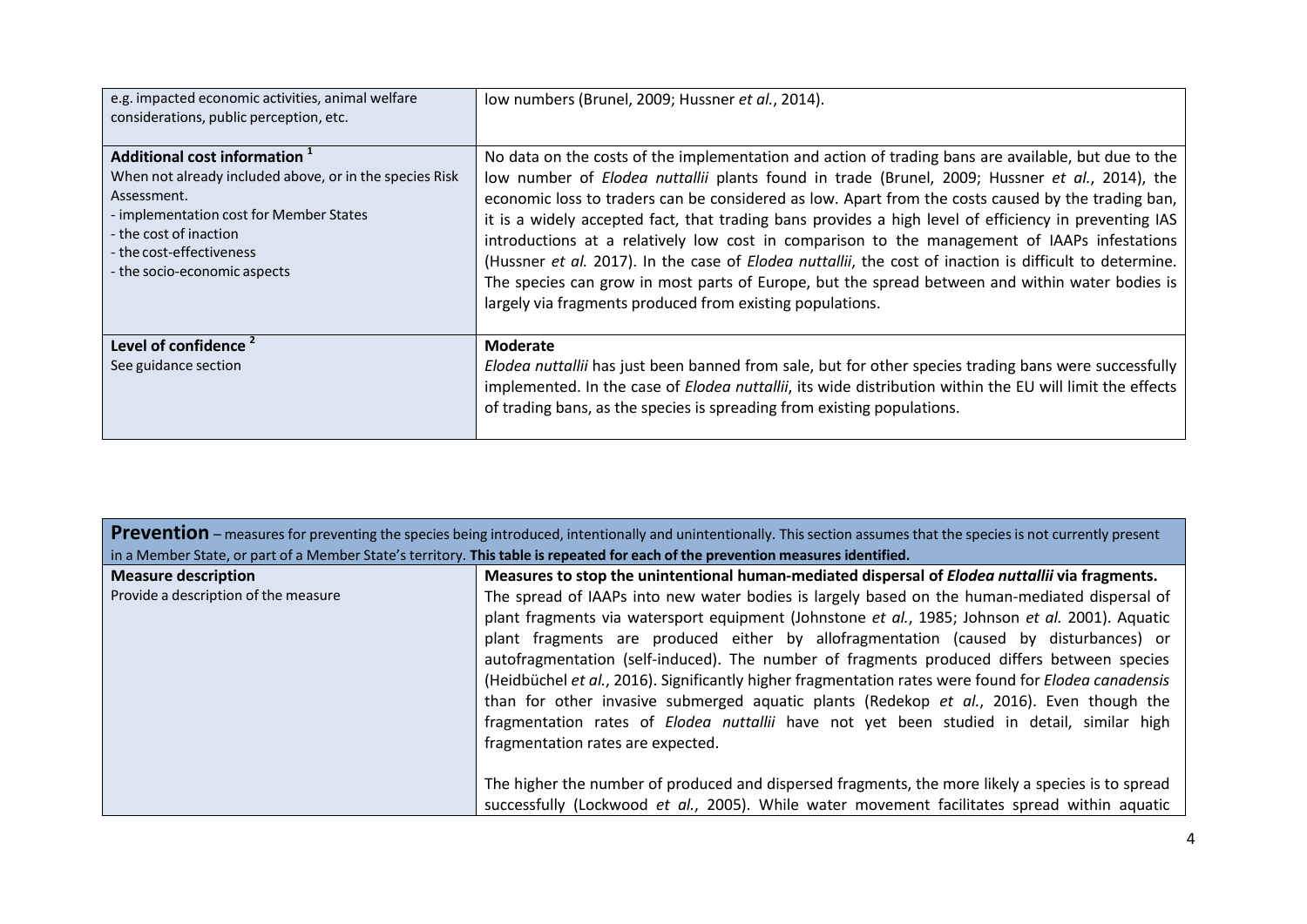|                                                                                   | systems (Riis and Sand-Jensen, 2006), the overland dispersal of fragments largely depends on<br>human assistance (Johnstone et al., 1985). To stop the further spread of an IAAP like Elodea<br>nuttallii, this human-mediated spread must be controlled. This can be achieved by informing the<br>public and by preventing the dispersal of viable fragments. Public campaigns (like the "Stop Aquatic<br>Hitchhikers"<br>campaign<br>the<br>in.<br>US,<br>https://www.fws.gov/fisheries/ans/pdf_files/Stop_Aquatic_Hitchhikers_factsheet.pdf) inform the<br>public and increase the public awareness.<br>The transport of viable fragments can be reduced by (i) reducing the likelihood of fragments<br>attached to the boat by creating weed free haul-out areas; (ii) collecting all visible plant fragments<br>from watersport equipment (particularly boats and trailers), (iii) drying the plant fragments<br>attached to the boat by storing the boat on dry land for a certain amount of time, and (iv) placing<br>the boat into a heated water system that kills fragments (Johnstone et al., 1985; Barnes et al.,<br>2013; Anderson et al., 2015). |
|-----------------------------------------------------------------------------------|----------------------------------------------------------------------------------------------------------------------------------------------------------------------------------------------------------------------------------------------------------------------------------------------------------------------------------------------------------------------------------------------------------------------------------------------------------------------------------------------------------------------------------------------------------------------------------------------------------------------------------------------------------------------------------------------------------------------------------------------------------------------------------------------------------------------------------------------------------------------------------------------------------------------------------------------------------------------------------------------------------------------------------------------------------------------------------------------------------------------------------------------------------------|
| <b>Effectiveness of measure</b><br>e.g. has the measure previously worked, failed | Public campaigns (e.g. "Stop Aquatic Hitchhikers" and "Clean, Drain, Dry") were initiated in e.g. the<br>US,<br>Zealand<br>Canada<br><b>New</b><br>nr                                                                                                                                                                                                                                                                                                                                                                                                                                                                                                                                                                                                                                                                                                                                                                                                                                                                                                                                                                                                          |
|                                                                                   | (http://www.env.gov.bc.ca/fw/fish/regulations/docs/1011/fa AquaticHitchhikers.pdf;<br>https://www.fws.gov/fisheries/ans/pdf_files/Stop_Aquatic_Hitchhikers_factsheet.pdf;<br>authors<br>observations).<br>However, the efficiency of measures taken against human-mediated overland dispersal is difficult<br>to quantify. Considering the strong evidence for the importance of human-mediated spread of<br>plant fragments via watersports equipment (Johnstone et al. 1985), measures to stop this vector of<br>unintended spread should be considered to have a potentially high impact. However, success or<br>failure depends on various parameters, e.g. the resistance of fragments to desiccation and heating<br>(Barnes et al., 2013; Anderson et al., 2015), and the minimum size of fragments needed for<br>regeneration (Kuntz et al., 2014).                                                                                                                                                                                                                                                                                                     |
| <b>Effort required</b><br>e.g. period of time over which measure need to be       | Measures to stop the human mediated dispersal of IAAPs must be applied for the long-term to<br>guarantee significant sustainable success. These measures require a comprehensive public                                                                                                                                                                                                                                                                                                                                                                                                                                                                                                                                                                                                                                                                                                                                                                                                                                                                                                                                                                        |
| applied to have results                                                           | campaign and the installation of infrastructure such as hot water ponds to kill plant fragments                                                                                                                                                                                                                                                                                                                                                                                                                                                                                                                                                                                                                                                                                                                                                                                                                                                                                                                                                                                                                                                                |
|                                                                                   | (Anderson et al., 2015). In New Zealand, nets were installed to create weed free haul-out areas in<br>lakes infested with weeds, reducing the likelihood of weed fragments becoming attached to boats                                                                                                                                                                                                                                                                                                                                                                                                                                                                                                                                                                                                                                                                                                                                                                                                                                                                                                                                                          |
|                                                                                   | and trailers (authors observations).                                                                                                                                                                                                                                                                                                                                                                                                                                                                                                                                                                                                                                                                                                                                                                                                                                                                                                                                                                                                                                                                                                                           |
| Resources required <sup>1</sup>                                                   | The costs of generating a public campaign are relatively low compared to the costs of managing                                                                                                                                                                                                                                                                                                                                                                                                                                                                                                                                                                                                                                                                                                                                                                                                                                                                                                                                                                                                                                                                 |
| e.g. cost, staff, equipment etc.                                                  | established IAAPs, but data about the total costs of these campaigns are not available. The                                                                                                                                                                                                                                                                                                                                                                                                                                                                                                                                                                                                                                                                                                                                                                                                                                                                                                                                                                                                                                                                    |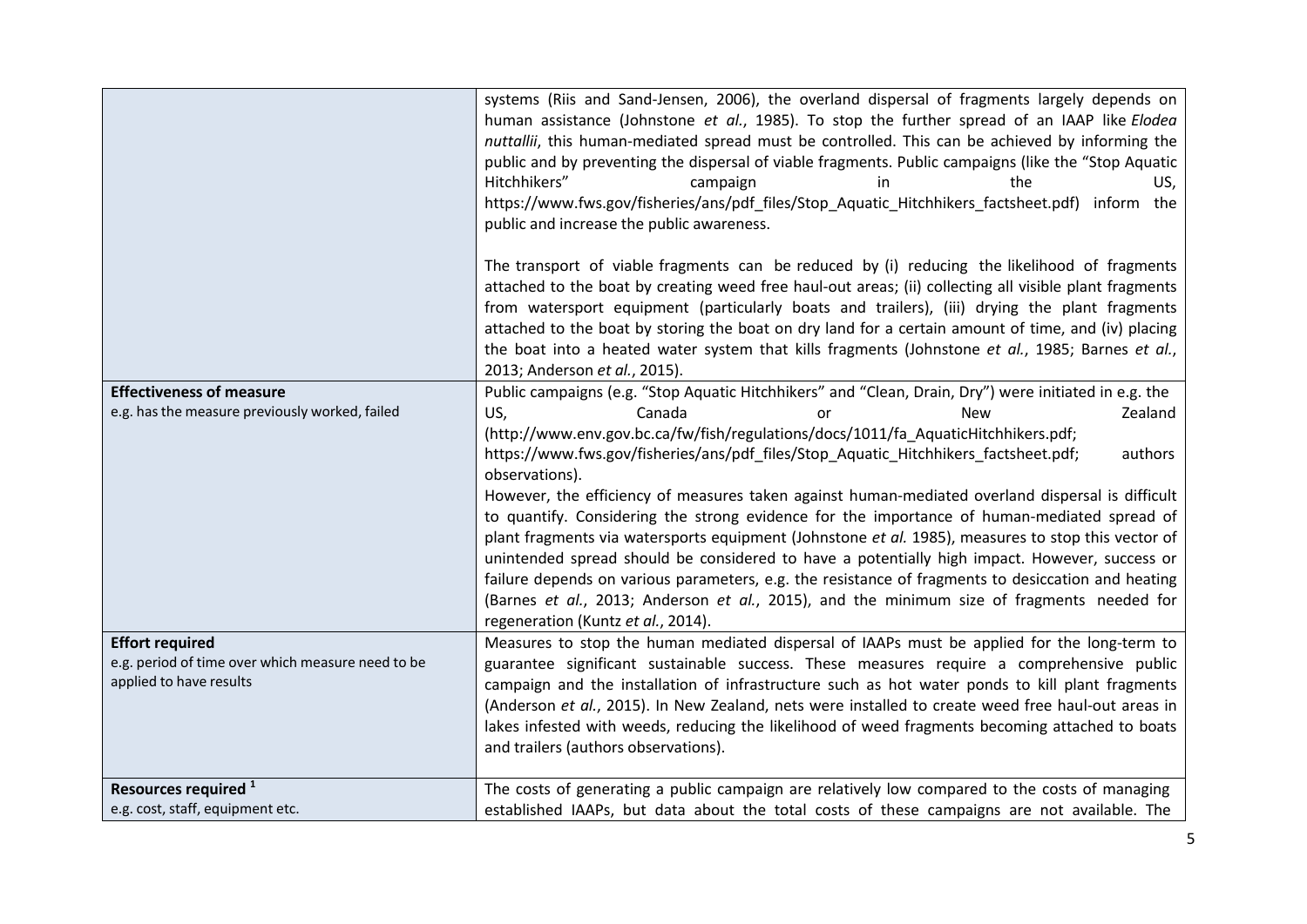|                                                                                                                                                                                                                                          | installation of net cages in lakes to create weed free areas requires scuba diving activity.                                                                                                                                                                                                                                                                                                                                                                                                                                                                                                                                                                                                                                                                                                                                                                                                                      |
|------------------------------------------------------------------------------------------------------------------------------------------------------------------------------------------------------------------------------------------|-------------------------------------------------------------------------------------------------------------------------------------------------------------------------------------------------------------------------------------------------------------------------------------------------------------------------------------------------------------------------------------------------------------------------------------------------------------------------------------------------------------------------------------------------------------------------------------------------------------------------------------------------------------------------------------------------------------------------------------------------------------------------------------------------------------------------------------------------------------------------------------------------------------------|
| Side effects (incl. potential)                                                                                                                                                                                                           | The described measures provide a barrier to the dispersal of unwanted organisms in general, and                                                                                                                                                                                                                                                                                                                                                                                                                                                                                                                                                                                                                                                                                                                                                                                                                   |
| i.e. positive or negative side effects of the measure on<br>public health, environment, non-targeted species, etc.                                                                                                                       | not purely a single species. This could also have a negative impact on the dispersal of native<br>organisms. But such negative impacts on native plants were not reported yet.                                                                                                                                                                                                                                                                                                                                                                                                                                                                                                                                                                                                                                                                                                                                    |
| <b>Acceptability to stakeholders</b><br>e.g. impacted economic activities, animal welfare<br>considerations, public perception, etc.                                                                                                     | The suggested measures have an impact on recreational water sport activities, but this impact is<br>low compared to the high impact of the nuisance growth of <i>Elodea nuttallii</i> , such as has been<br>experienced in reservoirs of the River Ruhr (Podraza et al., 2008). Consequently, the measures<br>might have a high public perception, even though this has not been analysed yet. The measures to<br>kill plants fragments attached to the boat and trailer (heating; clean, drain, dry) also impact on<br>animals attached to the boat (e.g. Dreissena species, zebra and quagga mussel), and thus also help<br>to control the spread of alien fauna (Johnson et al., 2001).                                                                                                                                                                                                                        |
| Additional cost information 1<br>When not already included above, or in the species Risk<br>Assessment.<br>- implementation cost for Member States<br>- the cost of inaction<br>- the cost-effectiveness<br>- the socio-economic aspects | No data on the costs of the public campaigns and in field measures are available. In comparison to<br>management costs, the costs of mounting a public campaign must be considered to be low,<br>resulting in a good level of cost-effectiveness. Consequently, the cost of inaction is much greater<br>than the cost of implementing prevention methods (Hussner et al., 2017). However, due to the<br>wide distribution of Elodea nuttallii in large parts of Europe, the cost of implementing these<br>prevention methods at such a large scale (such as the installation of net cages), should be<br>considered to be high if a sustainable and significant impact on <i>Elodea nuttallii</i> distribution is to be<br>achieved.<br>As mentioned above, the costs of inaction are difficult to determine, as Elodea nuttallii is able to<br>grow in a wide range of freshwater ecosystems and spreads easily. |
| Level of confidence <sup>2</sup><br>See guidance section                                                                                                                                                                                 | High<br>Public campaigns to hinder the human mediated spread of invasive aquatic plants were<br>implemented in e.g. New Zealand or the US with good success. They should be implemented in the<br>EU as a valuable tool to stop the spread of species. For Elodea nuttallii the prevention of human<br>mediated spread is important, as the species is spreading with plant fragments from the already<br>existing populations within Europe.                                                                                                                                                                                                                                                                                                                                                                                                                                                                     |

**Early detection** - Measures to achieve early detection and run an effective surveillance system for achieving an early detection of a new occurrence (cf. Article 16 of the IAS Regulation). This section assumes that the species is not currently present in a Member State, or part of a Member State's territory. **This table is repeated for each of the early detection measures identified.**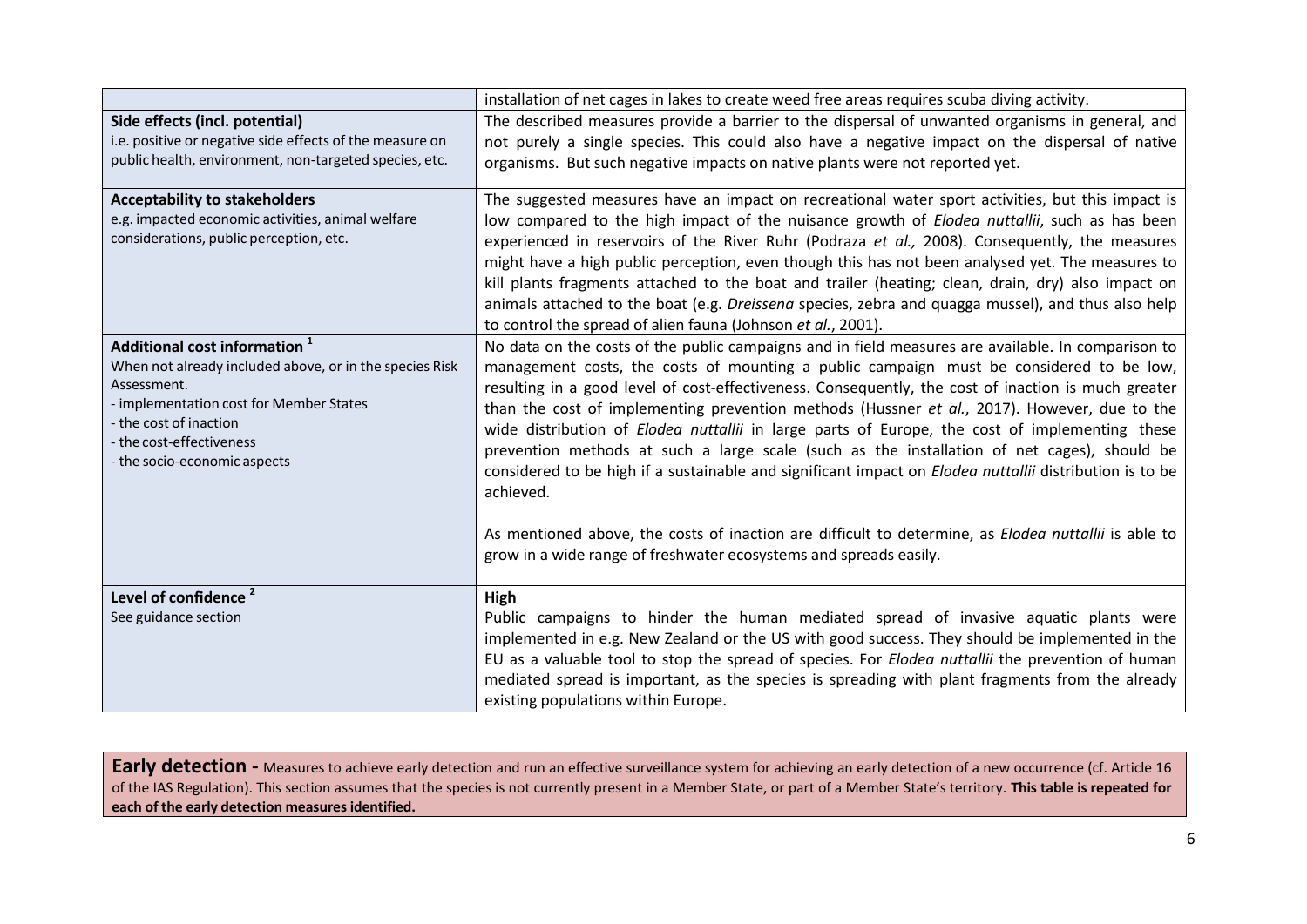| <b>Measure description</b>                                                                      | Early detection through surveying, including citizen science.                                                                                                                                                                                                                                                                                                                                                                                                                                                                                                                                                                                                                                                                                                                                                                                                                                                                     |
|-------------------------------------------------------------------------------------------------|-----------------------------------------------------------------------------------------------------------------------------------------------------------------------------------------------------------------------------------------------------------------------------------------------------------------------------------------------------------------------------------------------------------------------------------------------------------------------------------------------------------------------------------------------------------------------------------------------------------------------------------------------------------------------------------------------------------------------------------------------------------------------------------------------------------------------------------------------------------------------------------------------------------------------------------|
| Provide a description of the surveillance method                                                | The early detection of invasive alien aquatic plant species is a key factor in the successful rapid<br>eradication of new infestations. Thus programmes centred on early detection and rapid eradication<br>are crucial for effective management and successful eradication (Genovesi et al., 2010; Hussner et<br>al., 2017). Early detection and rapid eradication is a proactive approach, focussed on the successful<br>management of alien species prior to their establishment. After the early detection of an IAAP like<br>Elodea nuttallii, well-coordinated rapid management measurements are required, which must take<br>into account the IAAP's specific biology and habitat characteristics to achieve the total eradication<br>of the target species (Hussner et al., 2016; Hussner et al., 2017).                                                                                                                  |
|                                                                                                 | The high phenotypic plasticity of <i>Elodea nuttallii</i> and the occurrence of hybrids with <i>Elodea</i><br>canadensis make identification difficult (Thiebaut and Di Nino, 2009; Cook and Urmi-König, 1985),<br>and limit the applicability of early detection methods. However, determination keys and apps have<br>been developed and provided to the public, enabling people to identify and report geolocated sites<br>of infestations of IAAPs. This information can be used to facilitate rapid response, and can<br>furthermore be used for the mapping of IAAPs in larger invaded areas (Hussner et al., 2017).                                                                                                                                                                                                                                                                                                        |
|                                                                                                 | For early detection, comprehensive monitoring activities are required, and for submerged aquatic<br>plants like Elodea nuttallii the identification of an early-stage infestation is only achievable<br>(particularly in lakes > 5m in depth) when scuba diving is used as a tool. Involving the public and<br>providing them with identification tools is necessary (Hussner et al., 2017), especially when<br>considering the large number of recreational scuba divers. In Germany, scuba divers and the<br>Federal Agency for Nature Conservation initiated a joint project, informing the recreational scuba<br>about<br>divers<br><b>IAAPs</b><br>and<br>providing<br>brochures<br>identification<br>and<br>keys<br>(http://www.neobiota.info/Neophyten.php).                                                                                                                                                               |
| <b>Effectiveness of the surveillance</b><br>e.g. has the surveillance previously worked, failed | Early detection and rapid eradication have been documented as successful methods in the<br>eradication of new infestations of invasive species (Anderson, 2005). However, the identification of<br>early infestations of submerged aquatic plants like Elodea nuttallii is difficult to achieve for various<br>reasons. As Elodea nuttallii is a submerged aquatic plant species, numerous new infestations were<br>identified e.g. during macrophyte mapping by scuba divers when studying the ecological status of<br>water bodies according to the Water Framework Directive (WFD) (Hoffmann et al., 2013).<br>Moreover, due to the difficulties in finding small plants and / or small infestation, particularly in<br>turbid aquatic habitats, even a zero-detection survey result does not necessarily mean that the<br>species is absent (Anderson, 2005). The value of surveys by scuba divers depends on (i) the diver's |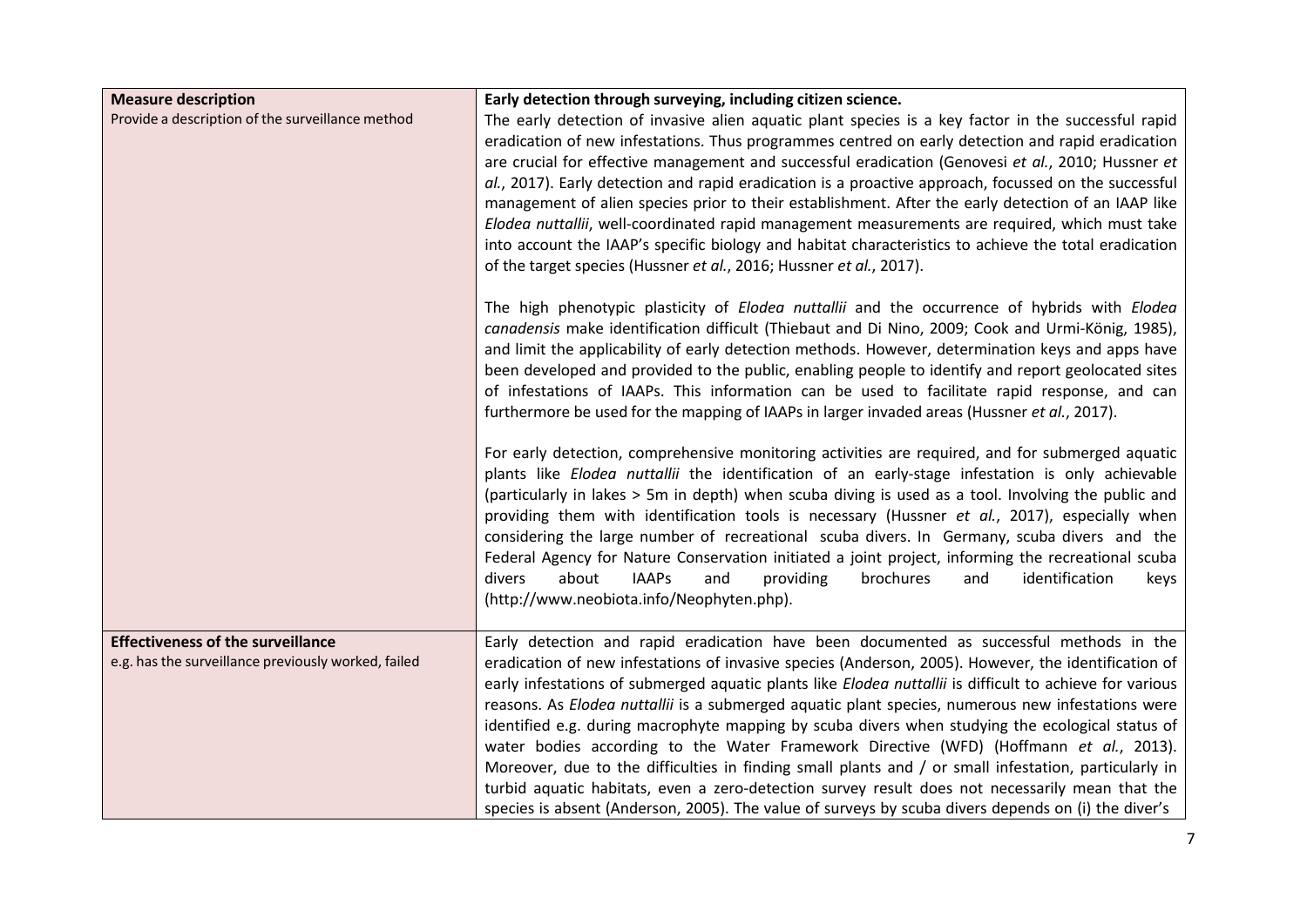|                                                                                           | efficiency in identifying the target species is based on species knowledge and experience; (ii) the   |
|-------------------------------------------------------------------------------------------|-------------------------------------------------------------------------------------------------------|
|                                                                                           | minimum size of the IAAPs infestation must be large enough to enable its detection by scuba           |
|                                                                                           | divers; and (iii) the period of time the IAAPs need to reach the critical population size to enable   |
|                                                                                           | detection (Anderson 2005). For submerged IAAPs there are hardly any reports on early detection        |
|                                                                                           | and rapid eradication actions, illustrating a large research gap which must be closed to improve the  |
|                                                                                           | quality and success of EDRR measurements.                                                             |
| <b>Effort required</b>                                                                    | In the past, early detection of submerged Elodea nuttallii required comprehensive surveillance of     |
| e.g. required intensity of surveillance (in time and                                      | the macrophyte communities in lakes. In rivers, scuba diving is not necessarily required, due to the  |
| space) to be sufficiently rapid to allow rapid eradication                                | lower depth limit of submerged plants as a result of the high turbidity. Nevertheless, the            |
|                                                                                           | surveillance of aquatic habitats is much more time-consuming and costly than in terrestrial           |
|                                                                                           | habitats. But new techniques such as hyperspectral remote sensing (Hestir et al., 2008), can be       |
|                                                                                           | used for the large-scale surveillance of water bodies, but are probably less sensitive than small-    |
|                                                                                           | scale surveillance undertaken by scuba divers. A new powerful tool to find even small infestations is |
|                                                                                           | the use of eDNA markers, which allow the identification of even small infestations of IAAPs (Scriver  |
|                                                                                           | et al., 2015; Matsuhashi et al., 2016).                                                               |
| Resources required <sup>1</sup>                                                           | Early detection seems only achievable by comprehensive and repeated monitoring. By developing         |
| e.g. cost, staff, equipment etc.                                                          | identification keys for the public and developing apps for mobiles, the cost of monitoring can be     |
|                                                                                           | reduced and larger areas can be surveyed. Nevertheless, professional scuba diving seems               |
|                                                                                           | indispensable, when rapid eradication is required. Small infestations of submerged Elodea nuttallii   |
|                                                                                           | must be completely eradicated, and the production of fragments during the control programme           |
|                                                                                           | limited if eradication is to be achieved. The use of new techniques like eDNA can help to reduce the  |
|                                                                                           | costs for presence / absence surveillances. However, no information on the cost of early detection    |
|                                                                                           | and rapid eradication of aquatic plants is available.                                                 |
| Side effects (incl. potential)                                                            | During monitoring, other IAAPs can be identified, which reduces the total cost of IAAPs monitoring.   |
| i.e. positive or negative side effects of the method on                                   | This is true for both observational monitoring such as by scuba diving, and also for remote analysis  |
| public health, environment, non-targeted species, etc.                                    | such as eDNA studies. The negative effects of early detection and rapid eradication on the habitats   |
|                                                                                           | which must be managed in the restoration period are much lower than the effects of other              |
|                                                                                           | management methods (Hussner et al., 2017). Small infestations which are identified at an early        |
|                                                                                           | stage of encroachment are easier to eradicate and thus intervention at this stage will have less      |
|                                                                                           | negative impact on the ecosystem than control measures taken on an established infestation.           |
|                                                                                           | Early detection and rapid eradication will have less impact on ecosystems and economic and            |
| <b>Acceptability to stakeholders</b><br>e.g. impacted economic activities, animal welfare | recreational activities than other management efforts, which are carried out to control large IAAPs   |
| considerations, public perception, etc.                                                   |                                                                                                       |
|                                                                                           | infestations (Hussner et al., 2017). Informing the public and providing apps for non-scientists will  |
|                                                                                           | increase the acceptance of EDRR methods compared to comprehensive control measures.                   |
| Additional cost information <sup>1</sup>                                                  | There is no information available on the overall costs of early detection and rapid eradication       |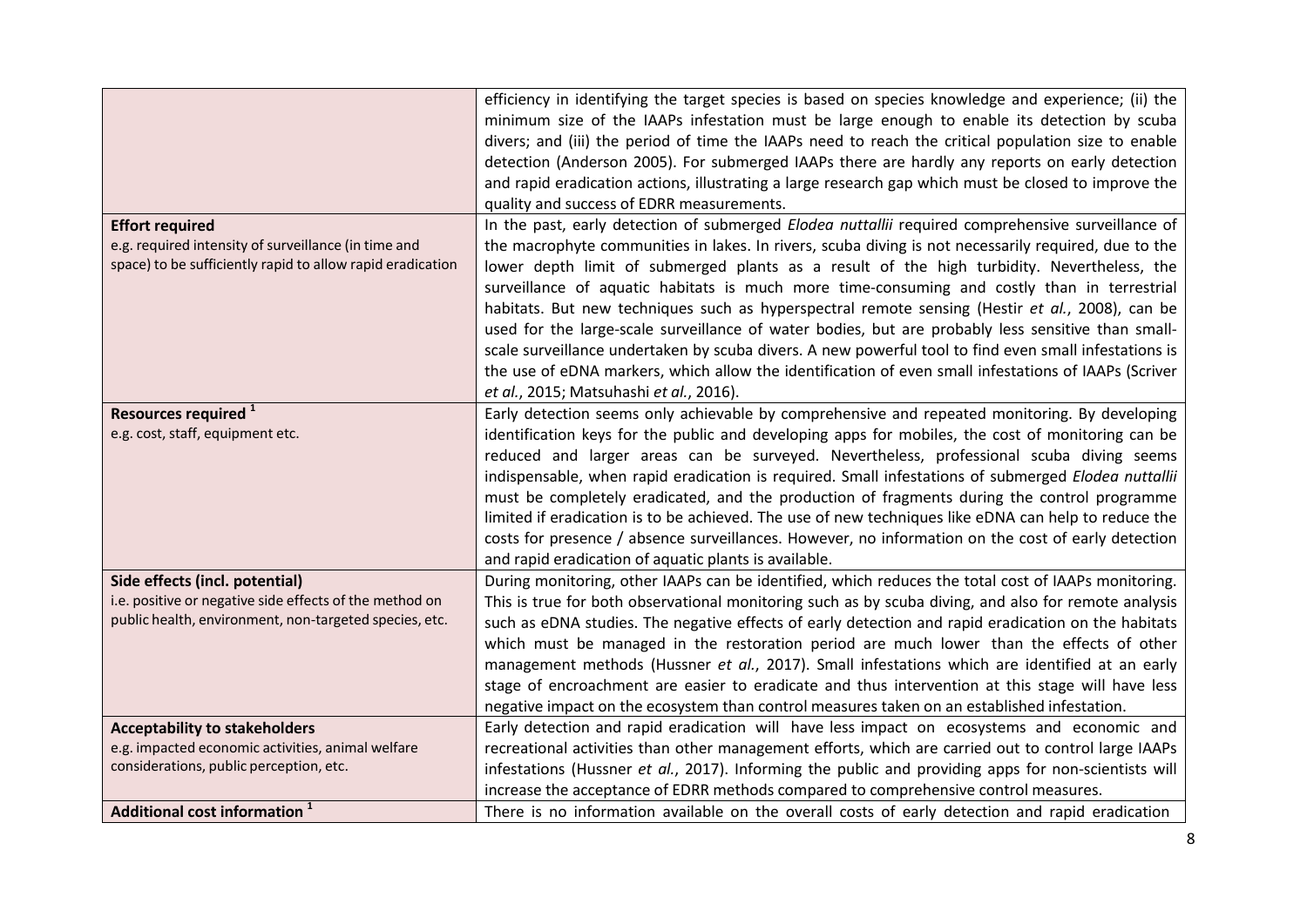| When not already included above, or in the species Risk<br>Assessment.<br>- implementation cost for Member States | actions on IAAPs like <i>Elodea nuttallii</i> . However, the costs of inaction will be much higher, as the<br>control and eradication of large infestations of IAAPs is much more time-consuming and costly<br>(Hussner et al., 2017).                        |
|-------------------------------------------------------------------------------------------------------------------|---------------------------------------------------------------------------------------------------------------------------------------------------------------------------------------------------------------------------------------------------------------|
| - the cost of inaction<br>- the cost-effectiveness<br>- the socio-economic aspects                                | The cost-effectiveness of early detection and rapid eradication actions on aquatic plants has not<br>been studied in detail yet and will differ between species, infested habitats and the management<br>methods required for the eradication of the species. |
| Level of confidence <sup>2</sup>                                                                                  | Moderate                                                                                                                                                                                                                                                      |
| See guidance section                                                                                              | Early detection and rapid eradication is considered as a high cost efficient control method. Elodea                                                                                                                                                           |
|                                                                                                                   | nuttallii is already widespread within the EU, but early detection will help to stop the future spread<br>of the species.                                                                                                                                     |

| Rapid eradication - Measures to achieve rapid eradication after an early detection of a new occurrence (cf. Article 17). This section assumes that the species is<br>not currently present in a Member State, or part of a Member State's territory. This table is repeated for each of the eradication measures identified. |                                                                                                                                                                                                                                                                                                                                                                                                                                                                                                                                                                                                                                                                                                                                                                                                                                           |
|------------------------------------------------------------------------------------------------------------------------------------------------------------------------------------------------------------------------------------------------------------------------------------------------------------------------------|-------------------------------------------------------------------------------------------------------------------------------------------------------------------------------------------------------------------------------------------------------------------------------------------------------------------------------------------------------------------------------------------------------------------------------------------------------------------------------------------------------------------------------------------------------------------------------------------------------------------------------------------------------------------------------------------------------------------------------------------------------------------------------------------------------------------------------------------|
| <b>Measure description</b><br>Provide a description of the measure                                                                                                                                                                                                                                                           | <b>Manual harvesting (hand-weeding)</b><br>The manual harvesting of IAAPs is one of the most species-specific control methods available<br>(Hussner et al., 2017). It is used for the control of early and small infestations of IAAPs, when the<br>eradication of the target species is achievable, and for the selective removal of a target species<br>within mixed plant communities (de Winton et al. 2013; Hussner et al., 2016). Hand-weeding is also<br>used, when other mechanical control methods are not an option, e.g. in shallow water (Bailey and<br>Calhoun, 2008; Hussner et al., 2017). Furthermore, hand-weeding can be used in integrated control<br>programmes, e.g. as a follow-up to larger control measures, to eradicate remaining patches of the<br>target species (Gettys et al., 2014; Hussner et al., 2017). |
|                                                                                                                                                                                                                                                                                                                              | Hand-weeding is carried out by wading in shallow water or by snorkelling and diving in water<br>depths > 1.2m (de Winton et al., 2013). The success of hand-weeding depends on the plant species<br>and the skills and techniques of the operator (de Winton et al., 2013). During hand-pulling, the<br>operator should dislodge the root system of the plants from the sediment, as otherwise the plant<br>will regrow from the remaining root system (Gettys et al., 2014).                                                                                                                                                                                                                                                                                                                                                             |
|                                                                                                                                                                                                                                                                                                                              | This method is used best for species with high shoot strength (e.g. Ludwigia grandiflora), while<br>species with brittle shoots (e.g. Elodea nuttallii) are more difficult to harvest and any shoot<br>breakage with the production of plant fragments should be avoided.                                                                                                                                                                                                                                                                                                                                                                                                                                                                                                                                                                 |
| <b>Effectiveness of measure</b>                                                                                                                                                                                                                                                                                              | Hand-weeding is highly effective, when carried out by skilled operators using appropriate                                                                                                                                                                                                                                                                                                                                                                                                                                                                                                                                                                                                                                                                                                                                                 |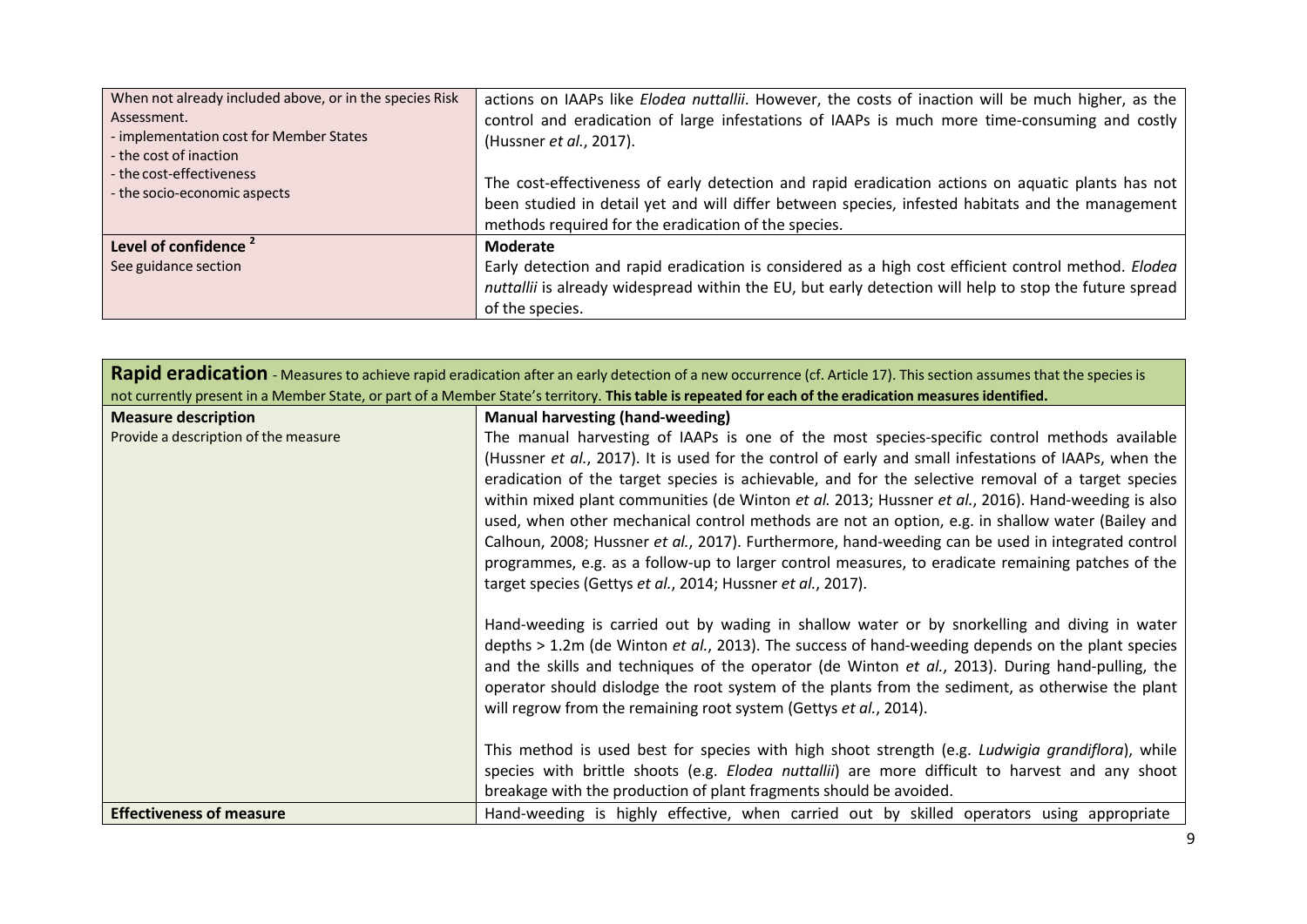| e.g. has the measure previously worked, failed                         | equipment. Manual harvesting by scuba divers has been used for the successful eradication of            |
|------------------------------------------------------------------------|---------------------------------------------------------------------------------------------------------|
|                                                                        | isolated patches of Lagarosiphon major in New Zealand lakes (de Winton et al., 2013). In the North-     |
|                                                                        | East of France, hand weeding was tested in field trials for the control of Elodea nuttallii, and a > 90 |
|                                                                        | % reduction of biomass was achieved after two harvests (one in early spring during plant regrowth       |
|                                                                        | and another one three months later) (Di Nino et al., 2005). Hand-weeding was reported as effective      |
|                                                                        | for the control of Elodea spec. in Alaska (Etcheverry, 2012).                                           |
| <b>Effort required</b>                                                 | The majority of plants can be removed with the first hand-weeding operation. Plant regrowth will        |
| e.g. period of time over which measure need to be                      | most likely occur and thus the weed eradication will require follow-up management measures, until       |
| applied to achieve rapid eradication                                   | the last plant shoot / fragment has been successfully removed (de Winton et al., 2013; Hussner et       |
|                                                                        | al., 2016). De Winton et al. (2013) recommended monitoring for 3-5 years after the removal of the       |
|                                                                        | last fragments before the eradication of the species can be confirmed.                                  |
| Resources required <sup>1</sup>                                        | For the hand-weeding, waders and snorkel or diving equipment is required. For the safety of the         |
| e.g. cost, staff, equipment etc.                                       | operators in and on aquatic systems, personal floatation devices, skills in boat handling, diving and   |
|                                                                        | diver operated hand-weeding are mandatory (de Winton et al., 2013). De Winton et al. (2013)             |
|                                                                        | estimated the costs of hand-weeding for two hand weeding treatments to achieve weed                     |
|                                                                        | eradication of about NZD 20,000 per ha (about 12,000 EUR). The costs for follow-up treatments can       |
|                                                                        | be reduced by using volunteers who are able to identify plant regrowth and eliminate these plants.      |
| Side effects (incl. potential)                                         | Hand-weeding is a species-specific control measure with minimal negative effects on native plants,      |
| i.e. positive or negative side effects of the measure on               | if the management is carried out by skilled operators. During the hand-weeding and uprooting of         |
| public health, environment, non-targeted species, etc.                 | plants the water can become turbid, but this will have no sustainable effect on the environment.        |
|                                                                        |                                                                                                         |
| <b>Acceptability to stakeholders</b>                                   | As hand-weeding has only a minor negative impact on an ecosystem, a high acceptance of hand-            |
| e.g. impacted economic activities, animal welfare                      | weeding measures from stakeholders and the public are highly likely. No impacts of hand-weeding         |
| considerations, public perception, etc.                                | on animal welfare have been reported.                                                                   |
|                                                                        |                                                                                                         |
| Additional cost information <sup>1</sup>                               | Hand-weeding causes relatively high costs per area, but the cost-effectiveness is high when             |
| When not already included above, or in the species Risk<br>Assessment. | eradication of Elodea nuttallii is achieved. As hand-weeding is only considered to be a viable          |
| - implementation cost for Member States                                | eradication method for small infestations, inaction will lead to the spread of the target species,      |
| - the cost of inaction                                                 | increasing the management costs and reducing the likelihood of future eradication.                      |
| - the cost-effectiveness                                               |                                                                                                         |
| - the socio-economic aspects                                           |                                                                                                         |
|                                                                        |                                                                                                         |
| Level of confidence <sup>2</sup>                                       | High                                                                                                    |
| See guidance section                                                   | Hand weeding has been used for the successful control and eradication of small infestations of          |
|                                                                        | IAAPs, including Elodea nuttallii.                                                                      |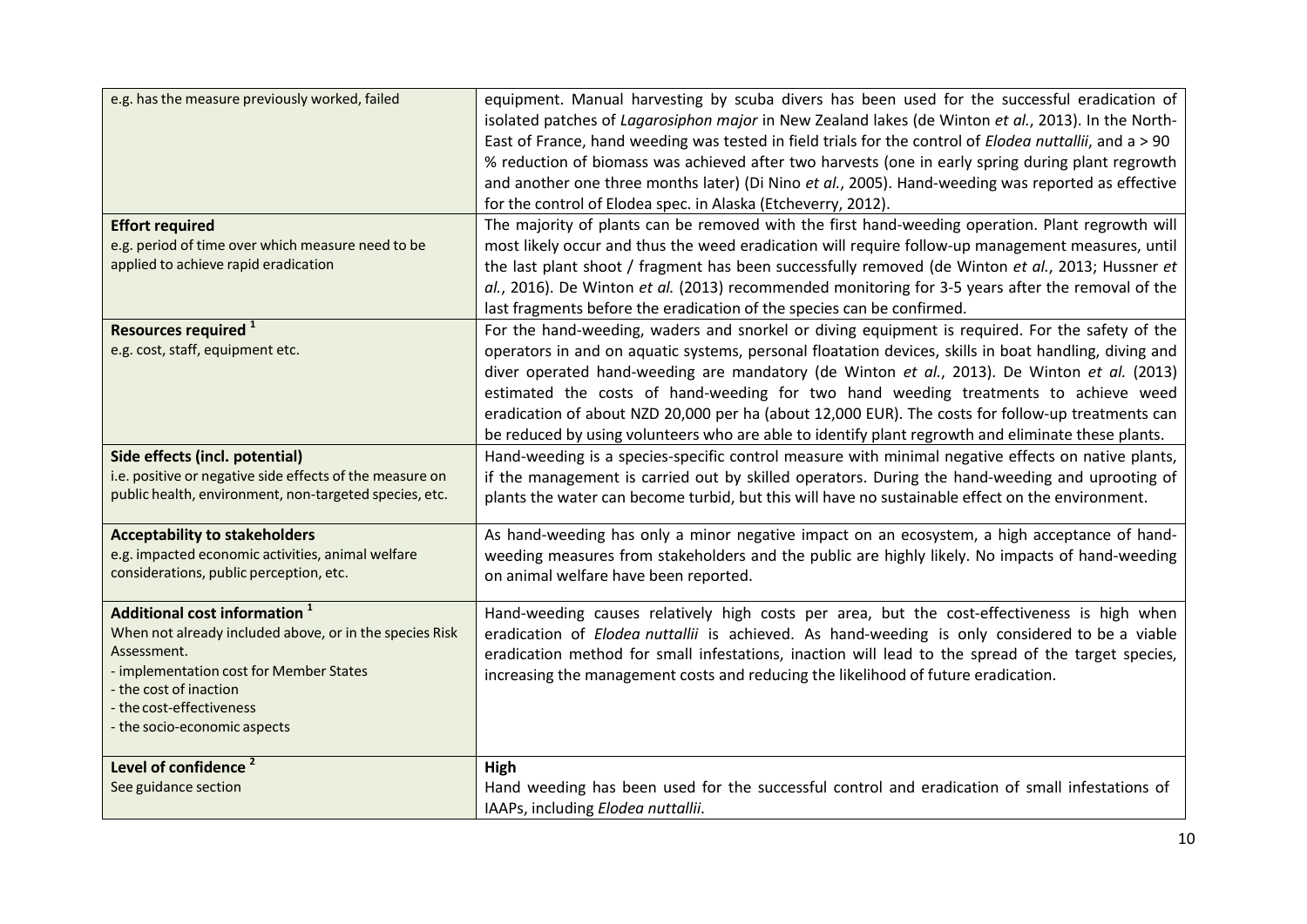| Rapid eradication - Measures to achieve rapid eradication after an early detection of a new occurrence (cf. Article 17). This section assumes that the species is |                                                                                                                                                                                                                                                                                                                                                                                                                                                                                                                                                                                                                                                                                                                                                                                                                                                                                                                                                                                                                                                                                                                                                                                                                                                             |
|-------------------------------------------------------------------------------------------------------------------------------------------------------------------|-------------------------------------------------------------------------------------------------------------------------------------------------------------------------------------------------------------------------------------------------------------------------------------------------------------------------------------------------------------------------------------------------------------------------------------------------------------------------------------------------------------------------------------------------------------------------------------------------------------------------------------------------------------------------------------------------------------------------------------------------------------------------------------------------------------------------------------------------------------------------------------------------------------------------------------------------------------------------------------------------------------------------------------------------------------------------------------------------------------------------------------------------------------------------------------------------------------------------------------------------------------|
|                                                                                                                                                                   | not currently present in a Member State, or part of a Member State's territory. This table is repeated for each of the eradication measures identified.                                                                                                                                                                                                                                                                                                                                                                                                                                                                                                                                                                                                                                                                                                                                                                                                                                                                                                                                                                                                                                                                                                     |
| <b>Measure description</b>                                                                                                                                        | <b>Shading with benthic barriers</b>                                                                                                                                                                                                                                                                                                                                                                                                                                                                                                                                                                                                                                                                                                                                                                                                                                                                                                                                                                                                                                                                                                                                                                                                                        |
| Provide a description of the measure                                                                                                                              | Benthic barriers prevent light penetration to the sediment and do not allow plants to root in the<br>sediment (de Winton et al., 2013; Gettys et al,. 2014). Bottom shading with benthic barriers is used<br>for the control of submerged IAAPs (Boylen et al., 1996; Caffrey et al., 2010; Laitala et al., 2012;<br>Hoffmann et al., 2013). Shading with benthic barriers is a non species-specific management<br>practice, which can be used in stagnant waters (de Winton et al., 2013). It is used for small<br>infestations of IAAPs (<0.4 ha; de Winton et al., 2013) and can provide both one-off weed<br>eradication and medium- to long-term control over years in waters with larger weed beds, where<br>eradication is not achievable (de Winton et al., 2013; Gettys et al., 2104; Hussner et al., 2017). For<br>long-term control, long-lasting polypropylene mats can be used (de Winton et al., 2013). It must be<br>considered that any form of bottom shading can be thwarted by high suspended sediment loading<br>in the water column, as accumulation of sediment on top of the benthic barriers can provide a<br>suitable substrate for new infestations of plants on the barriers (de Winton et al., 2013, Hoffmann<br>et al., 2013). |
|                                                                                                                                                                   | As an alternative to long-lasting plastic or polyethylene sheeting, biodegradable jute, hessian or<br>coconut matting can be used. While plastic or polyethylene do not allow gas exchange and thus<br>may reduce dissolved oxygen beneath the sheeting, jute mats allow the exchange of water and gas<br>and even some native plants are able to grow through the mats (Caffrey et al., 2010; Hoffmann et<br>al., 2013). Biodegradable mattings should be used when the eradication of an IAAP is sought in<br>small ponds or lakes and only temporary installations of benthic barriers are required (de Winton et<br>al., 2013).<br>Furthermore, the natural degradation of the jute mat following suppression of the target IAAP<br>allows natural regrowth of native plant communities (Caffrey et al., 2010) and thus provides a<br>management tool without creating fresh disturbance after the successful eradication of the IAAP.                                                                                                                                                                                                                                                                                                                  |
|                                                                                                                                                                   |                                                                                                                                                                                                                                                                                                                                                                                                                                                                                                                                                                                                                                                                                                                                                                                                                                                                                                                                                                                                                                                                                                                                                                                                                                                             |
| <b>Effectiveness of measure</b>                                                                                                                                   | Benthic barriers (usually plastic sheeting) successfully controlled Myriophyllum spicatum and an                                                                                                                                                                                                                                                                                                                                                                                                                                                                                                                                                                                                                                                                                                                                                                                                                                                                                                                                                                                                                                                                                                                                                            |
| e.g. has the measure previously worked, failed                                                                                                                    | eight weeks placement of geotextiles successfully removed the species (Laitala et al., 2012).<br>Biodegradable jute matting was successfully used to control Lagarosiphon major (Caffrey et al.,                                                                                                                                                                                                                                                                                                                                                                                                                                                                                                                                                                                                                                                                                                                                                                                                                                                                                                                                                                                                                                                            |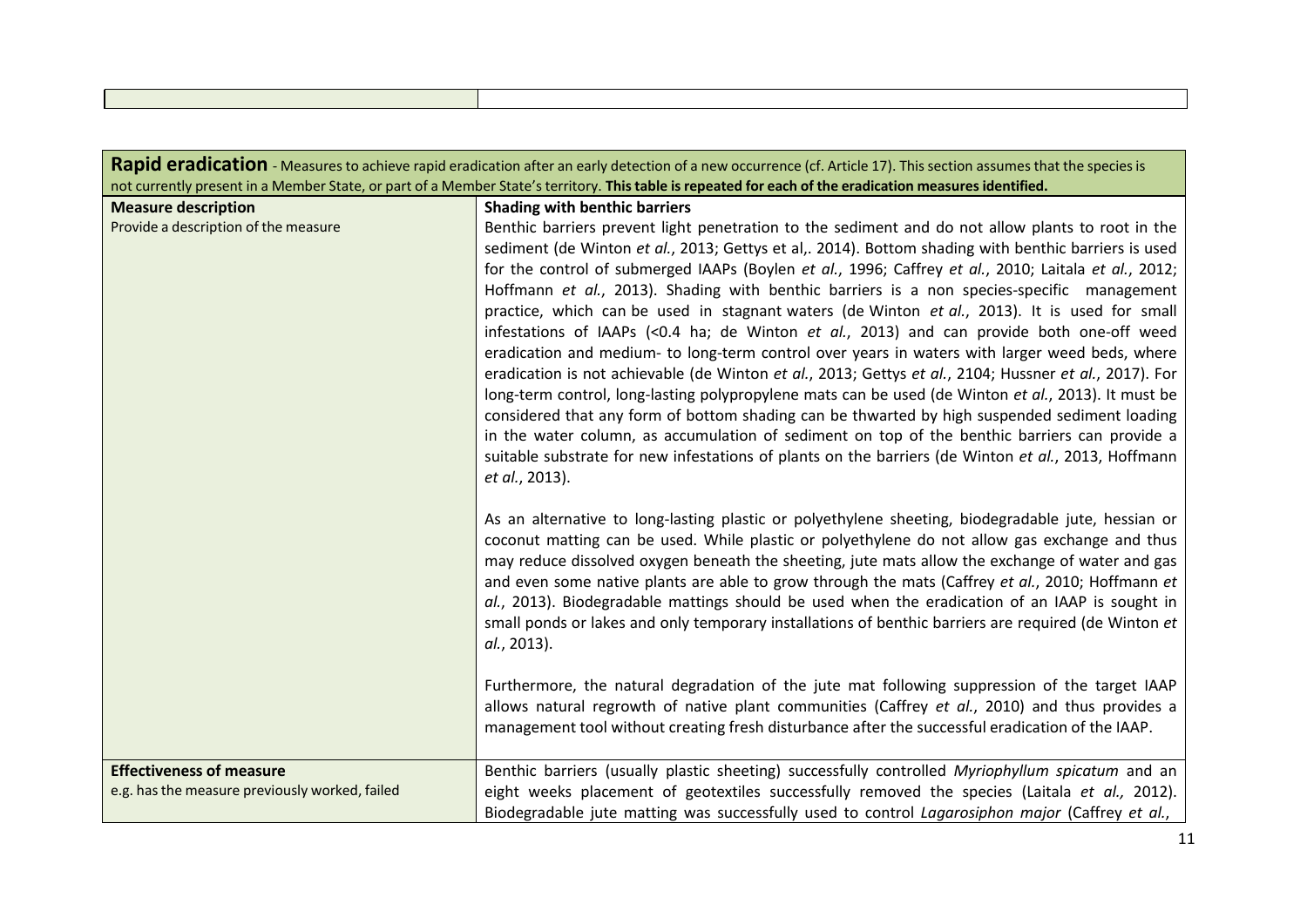|                                                                                                                                                               | 2010) and Elodea nuttallii (Hoffmann et al., 2013). A dense hessian material and coconut fibre was<br>used to successfully remove three submerged IAAPs (Ceratophyllum demersum, Lagarosiphon<br>major and Egeria densa) within five months (Hofstra et al., 2010). Benthic barriers failed to control<br>Elodea nuttallii in flowing waters (Podraza et al., 2008).                                                                                                                                                                                                                                                                                                                                                                                                                                                                                                                                                                                                                                                                                                                                                                                                 |
|---------------------------------------------------------------------------------------------------------------------------------------------------------------|----------------------------------------------------------------------------------------------------------------------------------------------------------------------------------------------------------------------------------------------------------------------------------------------------------------------------------------------------------------------------------------------------------------------------------------------------------------------------------------------------------------------------------------------------------------------------------------------------------------------------------------------------------------------------------------------------------------------------------------------------------------------------------------------------------------------------------------------------------------------------------------------------------------------------------------------------------------------------------------------------------------------------------------------------------------------------------------------------------------------------------------------------------------------|
| <b>Effort required</b><br>e.g. period of time over which measure need to be<br>applied to achieve rapid eradication                                           | Most of the effort is during the installation of benthic barriers, which may require scuba divers to<br>put the barriers in place and to anchor the barriers within the sediment (de Winton et al., 2013;<br>Gettys et al., 2014). During installation, a reduction in the water level can be used to facilitate the<br>installation of the barriers. If the submerged IAAPs have already built up large stands, a biomass<br>reduction by using other control measures is necessary prior to the installation of benthic barriers.<br>However, in the following, the benthic barriers must be weighed down by using e.g. rocks or sand<br>bags (de Winton et al., 2013), but also a layer of sand or gravel can be used. The matting must be<br>maintained annually to check the position of the barriers, to remove accumulated sediment and to<br>repair (if required). Biodegradable mats must, in some cases, be replaced in order to achieve<br>sustainable long-term control (Hoffmann et al., 2013). Finally, after successful control, plastic or<br>polyethylene barriers must be removed from the habitat, while biodegradable mats can stay in<br>place. |
| Resources required <sup>1</sup><br>e.g. cost, staff, equipment etc.                                                                                           | Besides the benthic barriers, scuba divers are required in most situations. De Winton et al. (2013)<br>estimated overall costs of \$30,000 per ha, excluding any removal of sediments. Considering the<br>initial and follow-up costs, the cost efficiency of this control method must be considered as<br>medium to low.                                                                                                                                                                                                                                                                                                                                                                                                                                                                                                                                                                                                                                                                                                                                                                                                                                            |
| Side effects (incl. potential)<br>i.e. positive or negative side effects of the measure on<br>public health, environment, non-targeted species, etc.          | The benthic barriers may affect algae and other primary producers, as well as the target aquatic<br>plants. The effects of benthic lining on the sediment and water, native plants, macroinvertebrates<br>and fish depend on the material used as the barrier (de Winton et al., 2013).                                                                                                                                                                                                                                                                                                                                                                                                                                                                                                                                                                                                                                                                                                                                                                                                                                                                              |
| <b>Acceptability to stakeholders</b><br>e.g. impacted economic activities, animal welfare<br>considerations, public perception, etc.                          | Benthic barriers will have an impact on the ecosystem (including macroinvertebrates or benthic<br>fishes), particularly when plastic or polyethylene mattings are used, but these effects can be<br>reduced by using biodegradable matting. Benthic barriers do not have a negative impact on<br>economic activities, and provide a rapid solution in sites where high conflicts of interest occur due<br>to the nuisance growth of Elodea nuttallii (e.g. in harbours). Consequently, there is a high<br>acceptability to benthic barriers.                                                                                                                                                                                                                                                                                                                                                                                                                                                                                                                                                                                                                         |
| Additional cost information <sup>1</sup><br>When not already included above, or in the species Risk<br>Assessment.<br>- implementation cost for Member States | Benthic barriers cause relatively high costs per area, but the cost-effectiveness is still high when<br>eradication of Elodea nuttallii is achieved. If small infestations (for which benthic barriers are<br>recommended) are not eradicated, the target species will spread, increasing management costs<br>and reducing the likelihood of future eradication.                                                                                                                                                                                                                                                                                                                                                                                                                                                                                                                                                                                                                                                                                                                                                                                                     |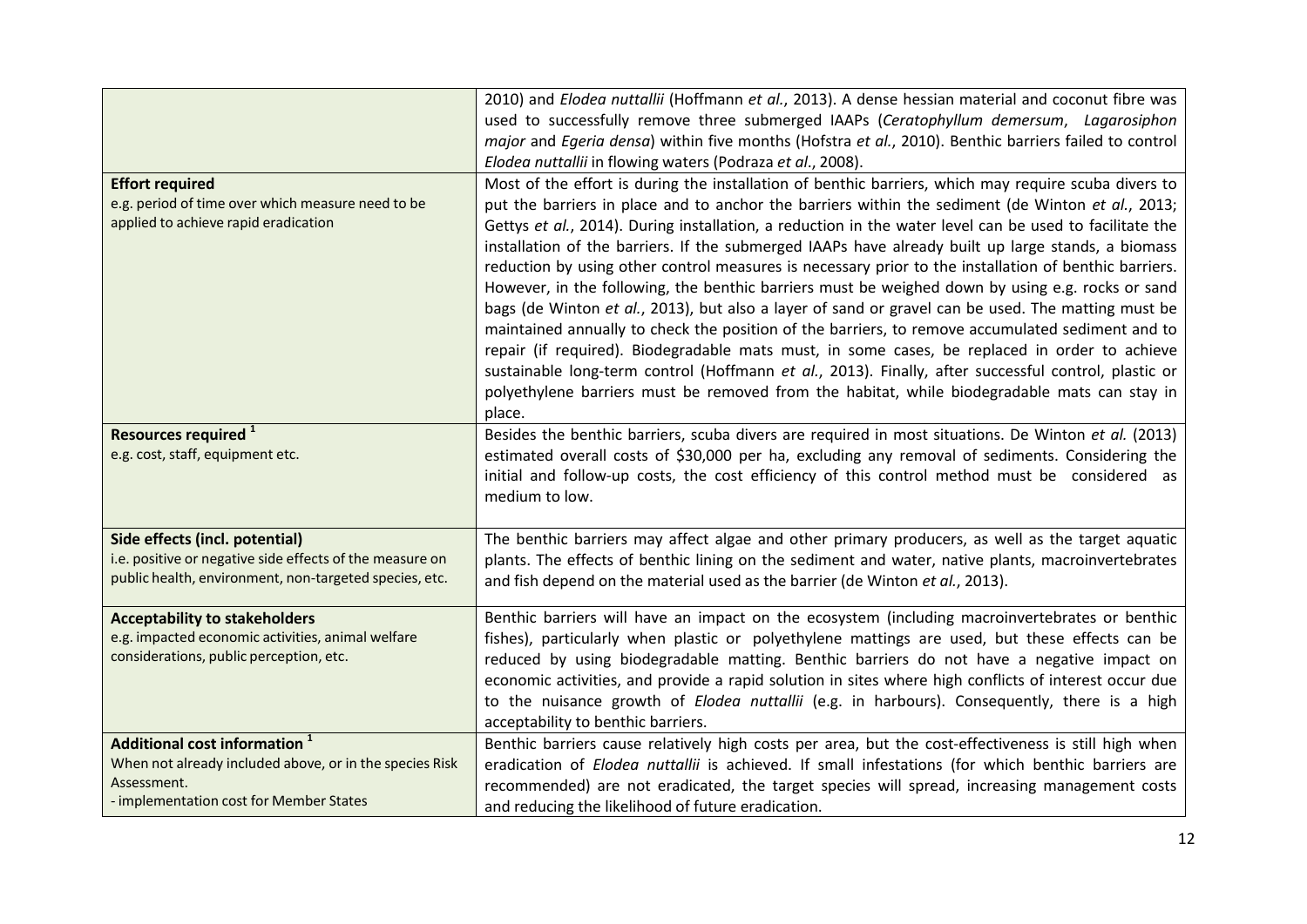| - the cost of inaction<br>- the cost-effectiveness<br>- the socio-economic aspects |                                                                                                                                 |
|------------------------------------------------------------------------------------|---------------------------------------------------------------------------------------------------------------------------------|
| Level of confidence<br>See guidance section                                        | High<br>Benthic barriers were successfully used to control <i>Elodea nuttallii</i> and small infestations can be<br>eradicated. |

| Rapid eradication - Measures to achieve rapid eradication after an early detection of a new occurrence (cf. Article 17). This section assumes that the species is |                                                                                                                                                                                                                                                                                                                                                                                                                                                                                                                                                                                                                                                                                                                                                                                                                                                                                                                                                                                                                                                                                                                                                                                                                                                                                                                                                                                                                                    |
|-------------------------------------------------------------------------------------------------------------------------------------------------------------------|------------------------------------------------------------------------------------------------------------------------------------------------------------------------------------------------------------------------------------------------------------------------------------------------------------------------------------------------------------------------------------------------------------------------------------------------------------------------------------------------------------------------------------------------------------------------------------------------------------------------------------------------------------------------------------------------------------------------------------------------------------------------------------------------------------------------------------------------------------------------------------------------------------------------------------------------------------------------------------------------------------------------------------------------------------------------------------------------------------------------------------------------------------------------------------------------------------------------------------------------------------------------------------------------------------------------------------------------------------------------------------------------------------------------------------|
|                                                                                                                                                                   | not currently present in a Member State, or part of a Member State's territory. This table is repeated for each of the eradication measures identified.                                                                                                                                                                                                                                                                                                                                                                                                                                                                                                                                                                                                                                                                                                                                                                                                                                                                                                                                                                                                                                                                                                                                                                                                                                                                            |
| <b>Measure description</b>                                                                                                                                        | <b>Suction dredging</b>                                                                                                                                                                                                                                                                                                                                                                                                                                                                                                                                                                                                                                                                                                                                                                                                                                                                                                                                                                                                                                                                                                                                                                                                                                                                                                                                                                                                            |
| Provide a description of the measure                                                                                                                              | During suction dredging, a large suction pump uproots the aquatic plants along with parts of the<br>upper sediment layer, and the plants are collected in a fine mesh bag on a floating barge (de<br>Winton et al., 2013). The number of fragments produced during suction dredging is low and most<br>of the fragments are usually sucked up by the pump while the control measures are taking place.<br>Consequently, the likelihood of a spread of the target species by fragments produced during this<br>type of management is low. The method can be used in both shallow and deep water, when<br>operated by divers. The method is suitable for managing small areas (<0.1 ha) (de Winton et al.,<br>2013). Thus, suction dredging is used to eradicate early and small infestations of submerged IAAPs.<br>Due to the translocation of particularly fine and organic sediment, the remaining lake sediment can<br>get less suitable for subsequent weed infestations (de Winton et al., 2013), resulting in effective<br>control for several years (Wells et al., 2000). Suction dredging works best in soft and sandy<br>sediments. Even though the method is described as highly efficient, in some cases hand-weeding is<br>carried out following suction dredging (de Winton et al., 2013; Hussner et al., 2017).<br>During the management of large infestations of weeds, suction dredging can be used as a follow-up |
|                                                                                                                                                                   | technique for remaining small weed stands (de Winton et al., 2013). As the suction dredge is<br>operated by a scuba diver, the method is species-specific and can be used in macrophyte                                                                                                                                                                                                                                                                                                                                                                                                                                                                                                                                                                                                                                                                                                                                                                                                                                                                                                                                                                                                                                                                                                                                                                                                                                            |
|                                                                                                                                                                   | communities with native plants, which will be not affected during dredging.                                                                                                                                                                                                                                                                                                                                                                                                                                                                                                                                                                                                                                                                                                                                                                                                                                                                                                                                                                                                                                                                                                                                                                                                                                                                                                                                                        |
| <b>Effectiveness of measure</b><br>e.g. has the measure previously worked, failed                                                                                 | Suction dredging has been successfully used to eradicate small infestations, outlier colonies and<br>new incursions of IAAPs such as Lagarosiphon major in New Zealand (de Winton et al., 2013). Using<br>suction dredging, a submerged IAAPs was eradicated from a river in Texas (Alexander et al., 2008)<br>and the method was reported as effective for the control of Elodea spec. in Alaska (Etcheverry,                                                                                                                                                                                                                                                                                                                                                                                                                                                                                                                                                                                                                                                                                                                                                                                                                                                                                                                                                                                                                     |
|                                                                                                                                                                   |                                                                                                                                                                                                                                                                                                                                                                                                                                                                                                                                                                                                                                                                                                                                                                                                                                                                                                                                                                                                                                                                                                                                                                                                                                                                                                                                                                                                                                    |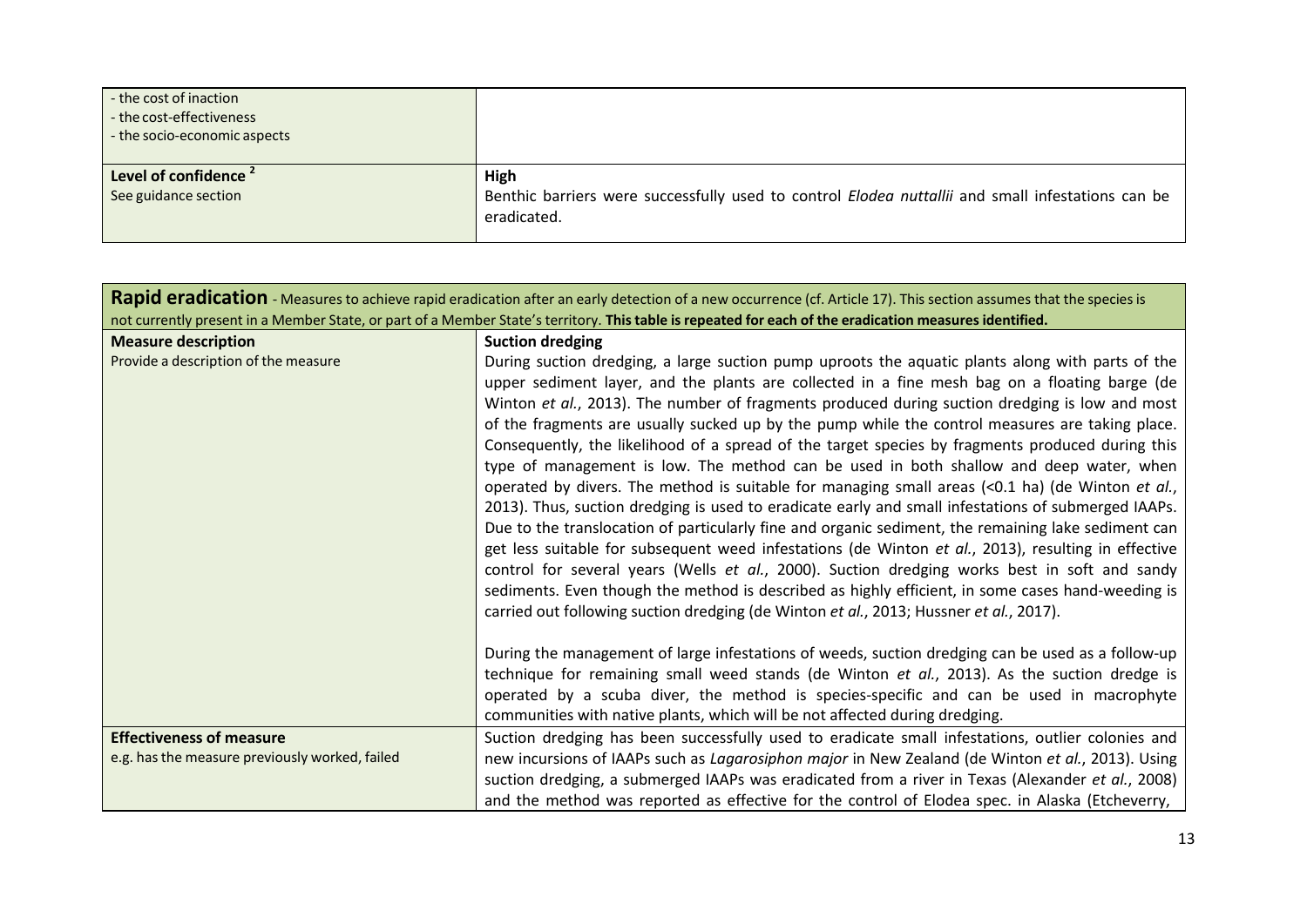|                                                          | 2012) and Myriophyllum spicatum in the US (Boylen et al., 1996).                                      |
|----------------------------------------------------------|-------------------------------------------------------------------------------------------------------|
| <b>Effort required</b>                                   | Suction dredging is time-intensive, as an (diving) operators are required and only small areas can be |
| e.g. period of time over which measure need to be        | controlled within a certain amount of time. The overall costs are still low, as no maintenance is     |
| applied to achieve rapid eradication                     | required. But a monitoring of the effectiveness and duration of control should be carried out on an   |
|                                                          | annual basis (de Winton et al., 2013). In some cases, hand-weeding must follow suction dredging to    |
|                                                          | eradicate remaining individual plants.                                                                |
| Resources required <sup>1</sup>                          | Suction-dredging of submerged IAAPs requires a large suction pump and a skilled (diving) operator.    |
| e.g. cost, staff, equipment etc.                         | For small ponds and infestations near the shore, vehicular access is required, in larger systems a    |
|                                                          | barge must be used instead (de Winton et al., 2013).                                                  |
| Side effects (incl. potential)                           | Suction dredging is species-specific and thus has only a minor impact on non-targeted plants.         |
| i.e. positive or negative side effects of the measure on | During the suction dredging, the turbidity of the water is increased, but less than during other      |
| public health, environment, non-targeted species, etc.   | management measures (e.g. Hydro Venturi) (de Winton et al., 2013). The impact on the                  |
|                                                          | environment is low, and no impacts on public health are reported.                                     |
| <b>Acceptability to stakeholders</b>                     | Suction dredging has a minor impact on recreational activities such as diving, as it increases        |
| e.g. impacted economic activities, animal welfare        | turbidity within the water column. While control measures are underway, invertebrates within the      |
| considerations, public perception, etc.                  | IAAPs and the upper sediment will be displaced, but direct effects on fish are unlikely as they can   |
|                                                          | use avoidance behaviour to escape.                                                                    |
| Additional cost information <sup>1</sup>                 | The cost of management using suction dredging is moderate, de Winton et al. (2013) noted              |
| When not already included above, or in the species Risk  | management costs of about 10,000-20,000 NZD per ha. Suction dredging is recommended for               |
| Assessment.<br>- implementation cost for Member States   | small infestations of submerged IAAPs, and inaction will result in spreading of the target species,   |
| - the cost of inaction                                   | reducing the likelihood of future eradication and increasing management costs.                        |
| - the cost-effectiveness                                 |                                                                                                       |
| - the socio-economic aspects                             |                                                                                                       |
|                                                          |                                                                                                       |
| Level of confidence <sup>2</sup>                         | moderate                                                                                              |
| See guidance section                                     | Suction dredging was used for the eradication of small infestations of IAAPs, but for Elodea          |
|                                                          | nuttallii no control measures were reported using suction dredging.                                   |

| Rapid eradication - Measures to achieve rapid eradication after an early detection of a new occurrence (cf. Article 17). This section assumes that the species is |                                                                                                |
|-------------------------------------------------------------------------------------------------------------------------------------------------------------------|------------------------------------------------------------------------------------------------|
| not currently present in a Member State, or part of a Member State's territory. This table is repeated for each of the eradication measures identified.           |                                                                                                |
| <b>Measure description</b>                                                                                                                                        | Hydro venturi                                                                                  |
| Provide a description of the measure                                                                                                                              | The Hydro-Venturi (water jet) system washes the rooted aguatic plants out of the sediment, the |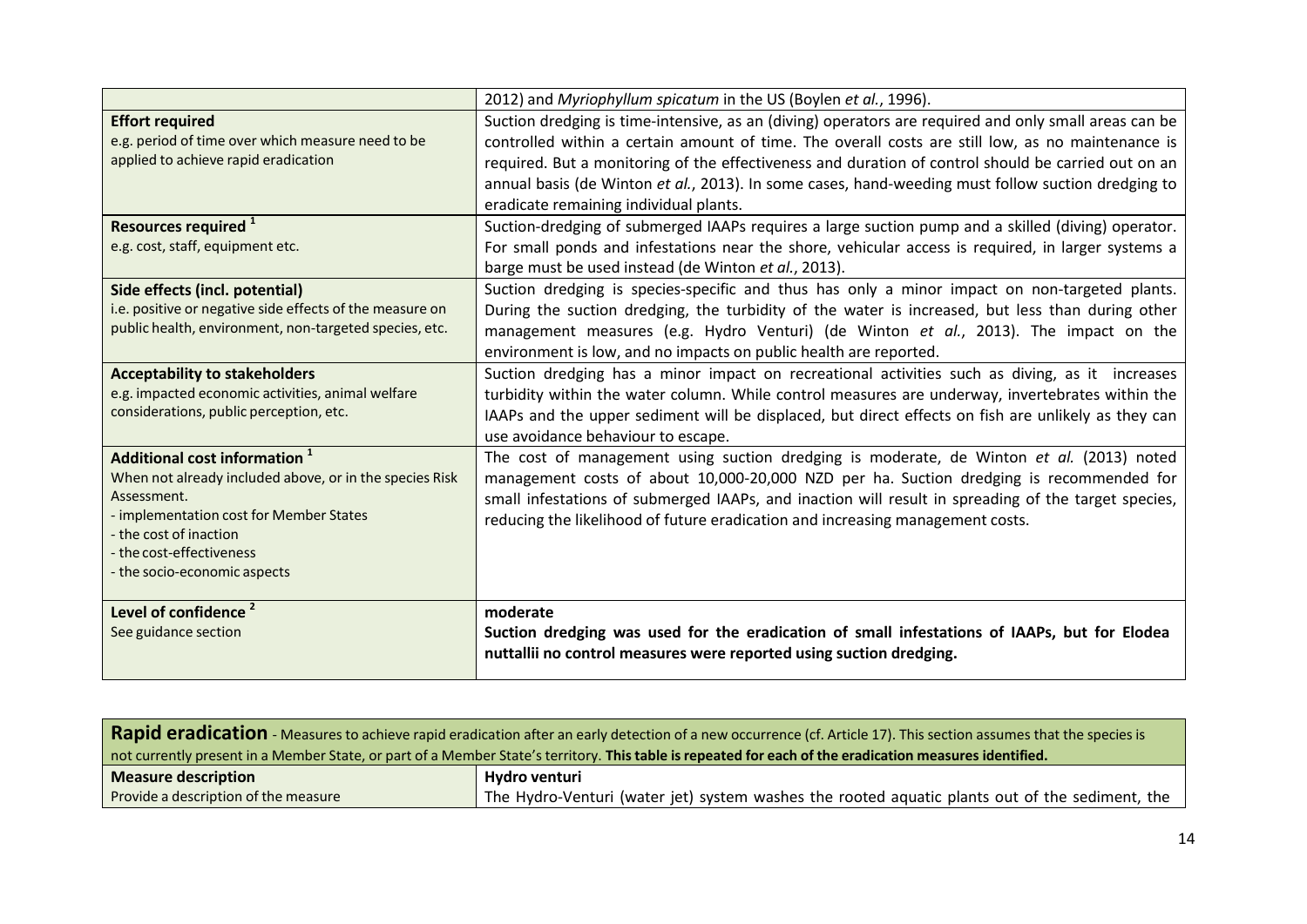|                                                                                                                    | unrooted plants float up and can be removed from the water surface. The uprooting of plants<br>results in less regrowth in comparison with other methods (i.e. weed cutting). Furthermore, the<br>number of fragments is fewer than when other mechanical control measures such as weed cutting<br>are used (van Valkenburg, 2011; Dorenbosch and Bergsma 2014; Hussner et al., 2017). The method<br>is used best for plants with fragile shoots (like Elodea spec.) and in soft sediments. The timing of the<br>management with hydro-venturi is considered essential to guarantee long-term biomass reduction<br>(van Valkenburg et al., 2011).                                                                                                                                                  |
|--------------------------------------------------------------------------------------------------------------------|----------------------------------------------------------------------------------------------------------------------------------------------------------------------------------------------------------------------------------------------------------------------------------------------------------------------------------------------------------------------------------------------------------------------------------------------------------------------------------------------------------------------------------------------------------------------------------------------------------------------------------------------------------------------------------------------------------------------------------------------------------------------------------------------------|
|                                                                                                                    | Hydro-venturi can be used in shallow water systems with up to 1.5m in depth (Podraza, 2017).                                                                                                                                                                                                                                                                                                                                                                                                                                                                                                                                                                                                                                                                                                       |
| <b>Effectiveness of measure</b><br>e.g. has the measure previously worked, failed                                  | Hydro-venturi has been successfully used for the reduction of biomass and abundance of Cabomba<br>caroliniana and Myriophyllum heterophyllum in a shallow lake in the Netherlands (van Valkenburg,<br>2011). A single treatment with a modified hand application of hydro-venturi reduced biomass and<br>abundance of Myriophyllum heterophyllum by >99% (controlled one year after the management) in<br>a shallow channel system in Düsseldorf (Hussner, unpublished). In the Ruhrstauseen, hydro-venturi<br>was tested for the control of Elodea nuttallii, but the results of this test were unsatisfactory<br>(Podraza, 2017). The amount of <i>Elodea nuttallii</i> harvested was low, and the management costs<br>higher than with other management methods (weed cutting) (Podraza, 2017). |
| <b>Effort required</b>                                                                                             | The time period needed for successful control depends on the habitat conditions (water depth,                                                                                                                                                                                                                                                                                                                                                                                                                                                                                                                                                                                                                                                                                                      |
| e.g. period of time over which measure need to be<br>applied to achieve rapid eradication                          | sediment type) and density of the IAAPs stands. The use of hand-application is more time<br>consuming, but more species-specific (depending on the skills and experiences of the operator) and<br>more efficient than boat attached hydro-venturi systems, but can be used in shallow water only<br>(<1m) (Hussner unpublished).                                                                                                                                                                                                                                                                                                                                                                                                                                                                   |
| Resources required <sup>1</sup>                                                                                    | The operation of the hydro-venturi system requires 1-2 skilled operators, and the subsequent                                                                                                                                                                                                                                                                                                                                                                                                                                                                                                                                                                                                                                                                                                       |
| e.g. cost, staff, equipment etc.                                                                                   | harvest of the uprooted plant material requires additional workers. The cost of the hydro-venturi                                                                                                                                                                                                                                                                                                                                                                                                                                                                                                                                                                                                                                                                                                  |
|                                                                                                                    | system operated by boat is about 1.35-2.05 Euro $m2$ (depending on sediment structure and other<br>variables), the cost for management using hand-application are about 5 Euro $m2$ (Hussner<br>unpublished).                                                                                                                                                                                                                                                                                                                                                                                                                                                                                                                                                                                      |
| Side effects (incl. potential)                                                                                     | Hydro-venturi washes the plants with their root system out of the sediment, and thus the turbidity                                                                                                                                                                                                                                                                                                                                                                                                                                                                                                                                                                                                                                                                                                 |
| i.e. positive or negative side effects of the measure on<br>public health, environment, non-targeted species, etc. | of the water increases during the application of the control measures. Any organisms within the                                                                                                                                                                                                                                                                                                                                                                                                                                                                                                                                                                                                                                                                                                    |
|                                                                                                                    | sediment are dislocated by the water jet. Hydro-venturi is not species-specific like some other<br>selective methods (i.e. hand-weeding), but the effects of other native aquatic plants are reduced<br>when the hand-application is used by a skilled operator.                                                                                                                                                                                                                                                                                                                                                                                                                                                                                                                                   |
| <b>Acceptability to stakeholders</b>                                                                               | As with all other management methods, the control of IAAPs by hydro-venturi has a high level of                                                                                                                                                                                                                                                                                                                                                                                                                                                                                                                                                                                                                                                                                                    |
| e.g. impacted economic activities, animal welfare                                                                  | acceptability by stakeholders and the public, particularly in areas where the nuisance growth of                                                                                                                                                                                                                                                                                                                                                                                                                                                                                                                                                                                                                                                                                                   |
| considerations, public perception, etc.                                                                            | IAAPs prohibits recreational water sport activities. Despite the disturbance of aquatic fauna such as                                                                                                                                                                                                                                                                                                                                                                                                                                                                                                                                                                                                                                                                                              |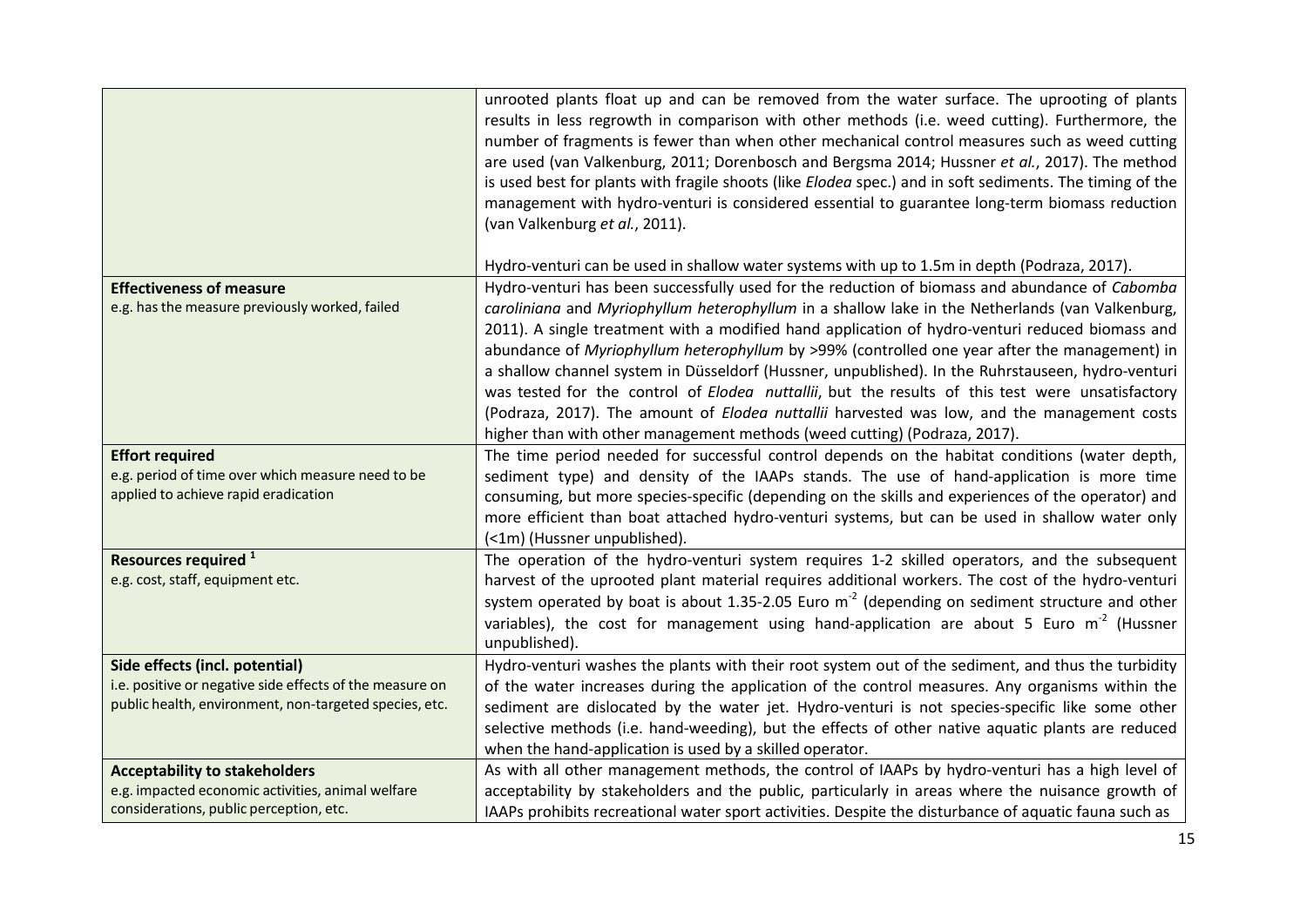|                                                         | macroinvertrebrates, no negative effects on animal welfare are reported.                             |
|---------------------------------------------------------|------------------------------------------------------------------------------------------------------|
| Additional cost information <sup>1</sup>                | As with all management methods, the cost of inaction is usually high and will result in spreading of |
| When not already included above, or in the species Risk | the target species, reducing the likelihood of future eradication and increasing management costs.   |
| Assessment.                                             |                                                                                                      |
| - implementation cost for Member States                 |                                                                                                      |
| - the cost of inaction                                  |                                                                                                      |
| - the cost-effectiveness                                |                                                                                                      |
| - the socio-economic aspects                            |                                                                                                      |
|                                                         |                                                                                                      |
| Level of confidence <sup>2</sup>                        | Moderate                                                                                             |
| See guidance section                                    | Hydro venturi was successfully used to control submerged IAAPs, but first test to control Elodea     |
|                                                         | nuttallii in the reservoirs of the River Ruhr were not successful. More research is needed to        |
|                                                         | improve the success of Hydro-Venturi on the control of IAAPs.                                        |

| Member State's territory. This table is repeated for each of the management measures identified.<br><b>Measure description</b> | Mowing and cutting of submerged weeds                                                                                                                                                                                                                                                                                                                                                                                                                                                                                                                                                                                                                                                                                                                                                                                                  |
|--------------------------------------------------------------------------------------------------------------------------------|----------------------------------------------------------------------------------------------------------------------------------------------------------------------------------------------------------------------------------------------------------------------------------------------------------------------------------------------------------------------------------------------------------------------------------------------------------------------------------------------------------------------------------------------------------------------------------------------------------------------------------------------------------------------------------------------------------------------------------------------------------------------------------------------------------------------------------------|
|                                                                                                                                |                                                                                                                                                                                                                                                                                                                                                                                                                                                                                                                                                                                                                                                                                                                                                                                                                                        |
|                                                                                                                                |                                                                                                                                                                                                                                                                                                                                                                                                                                                                                                                                                                                                                                                                                                                                                                                                                                        |
| Provide a description of the measure                                                                                           | Mowing and the use of cutter boats is, particularly in Europe, the most common method for the<br>management of submerged IAAPs (Podraza et al., 2008; Zehnsdorf et al., 2015; Hussner et al.,<br>2017). Cutter boats which do not subsequently harvest the cut biomass are relatively cheap, but<br>are less common than methods which cut/mow and harvest the plant material (Gettys et al., 2014;<br>Hussner et al., 2017).                                                                                                                                                                                                                                                                                                                                                                                                          |
|                                                                                                                                | The cutting depth is often limited to a maximum of 2m (Podraza et al., 2008; Hussner et al., 2017),<br>but some cutter/harvesters in the US can cut in up to 5m in depth (Hussner et al., 2017). Due to the<br>rapid growth of almost all IAAPs, the plants usually grow back to the water surface in few weeks,<br>depending on climatic conditions and cutting depth (Podraza et al., 2008; Hussner et al., 2017).<br>Consequently, repeated mowing measures are required to reach an acceptable level of control over<br>time (Podraza et al., 2008). Repeated mowing can deplete the reserves in roots and rhizomes,<br>which may result in a lower stature of IAAPs stands and may slow their spread (de Winton et al.,<br>2013).<br>Another method of cutting is using a V-blade, which is pulled through the water. Contrary to |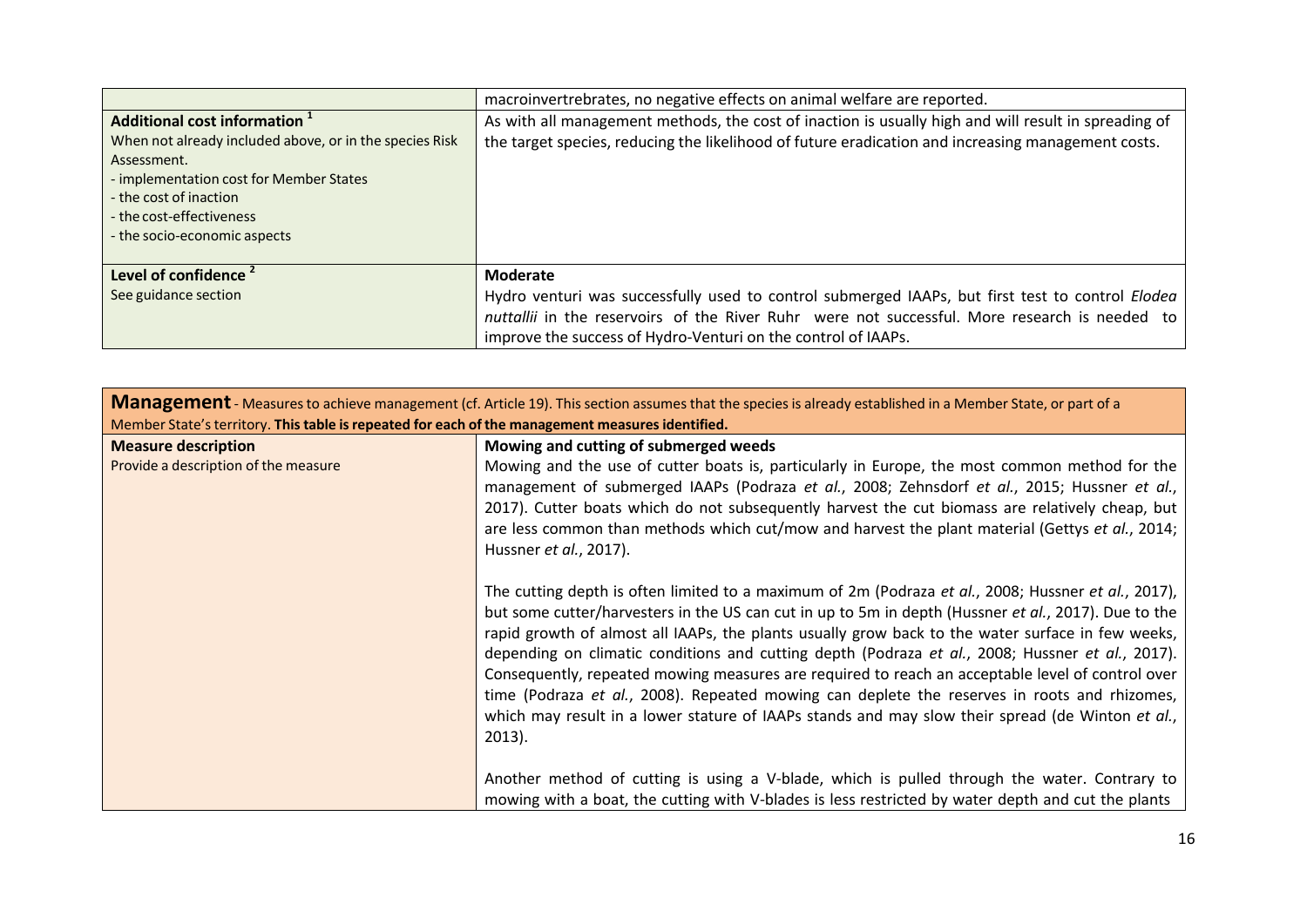|                                                                                                                                                               | on or just below the sediment surface (de Haan et al. 2012). The up-floating cut plant material is<br>subsequently either pushed to the shores and dumped, or harvested from the water surface<br>(Hussner et al., 2017).                                                                                                                                                                                                                                                                                                                                                                                                                                                                                                                                                              |
|---------------------------------------------------------------------------------------------------------------------------------------------------------------|----------------------------------------------------------------------------------------------------------------------------------------------------------------------------------------------------------------------------------------------------------------------------------------------------------------------------------------------------------------------------------------------------------------------------------------------------------------------------------------------------------------------------------------------------------------------------------------------------------------------------------------------------------------------------------------------------------------------------------------------------------------------------------------|
| <b>Effectiveness of measure</b><br>e.g. has the measure previously worked, failed                                                                             | Weed cutting and mowing are only able to control plants by reducing the biomass, but the<br>eradication of a specific species cannot be achieved by this method (except in control programs,<br>where various methods are combined) (Podraza et al., 2008; de Winton et al., 2013; Hussner et al.,<br>2017). Mowing has been used for >10 years to control Elodea nuttallii in reservoirs of the River<br>Ruhr to allow for recreational activities (Podraza et al., 2008; Podraza, 2017). However, this long-<br>term mowing programme did not result in a significant decrease of Elodea nuttallii biomass. In<br>addition, mowing and cutting produces large numbers of plant fragments, which can lead to an<br>even faster spread of the target species (Anderson, 1998).         |
| <b>Effort required</b><br>e.g. period of time over which measure need to be<br>applied to have results                                                        | All weed cutting measures must be repeated up to several times within a year to receive a<br>significant reduction in biomass of the target species.                                                                                                                                                                                                                                                                                                                                                                                                                                                                                                                                                                                                                                   |
| Resources required <sup>1</sup><br>e.g. cost, staff, equipment etc.                                                                                           | Mowing boats and harvesters are required. Podraza (2017) calculated the costs of mowing and<br>harvesting Elodea nuttallii at 2,500 Euro per day (for 0.5ha area), summing up to about 2 Million<br>Euros for the management of <i>Elodea nuttallii</i> in Lake Baldeneysee only (264 ha) (Podraza, 2007).<br>Removing a narrow strip of E nuttalii for navigation in Lower Lough Erne, N. Ireland in 2010 was<br>costed at 91,000 sterling; this included costs for weed harvesting and disposal (P Treacy,<br>Waterways Ireland, Pers. Comm.). In some cases, high contents of contaminants such as trace<br>metals within the harvested biomass can increase the disposal costs (which is the fact for all<br>management efforts, when biomass is harvested; Hussner et al., 2017). |
| Side effects (incl. potential)<br>i.e. positive or negative side effects of the measure on<br>public health, environment, non-targeted species, etc.          | Mowing and cutting is not species specific, and species with different growth forms, e.g. plants with<br>floating leaves like Nymphaea spec., might be more affected by these management measures than<br>submerged plants like Elodea nuttallii. Harvesting large amounts of biomass reduces the nutrient<br>pool of aquatic systems (which is true for all management methods which remove biomass).                                                                                                                                                                                                                                                                                                                                                                                 |
| <b>Acceptability to stakeholders</b><br>e.g. impacted economic activities, animal welfare<br>considerations, public perception, etc.                          | The public perception of mowing and cutting is positive, as this is usually carried out, when large<br>weed beds prohibit the recreational use of water bodies. Navigation of Lough Erne, during high<br>weed infestation would not be possible without harvesting and the pressure for weed removal<br>came from leisure craft users.                                                                                                                                                                                                                                                                                                                                                                                                                                                 |
| Additional cost information <sup>1</sup><br>When not already included above, or in the species Risk<br>Assessment.<br>- implementation cost for Member States | Mowing and cutting have not been documented as providing long-term effects in biomass<br>reduction for Elodea nuttallii. Furthermore, the large number of fragments produced can facilitate<br>the spread of the species. Floating barriers should be used to prevent the unintended spread of the<br>species (Ref. Alaska). The cost-effectiveness of mowing and cutting are considered to be low, but                                                                                                                                                                                                                                                                                                                                                                                |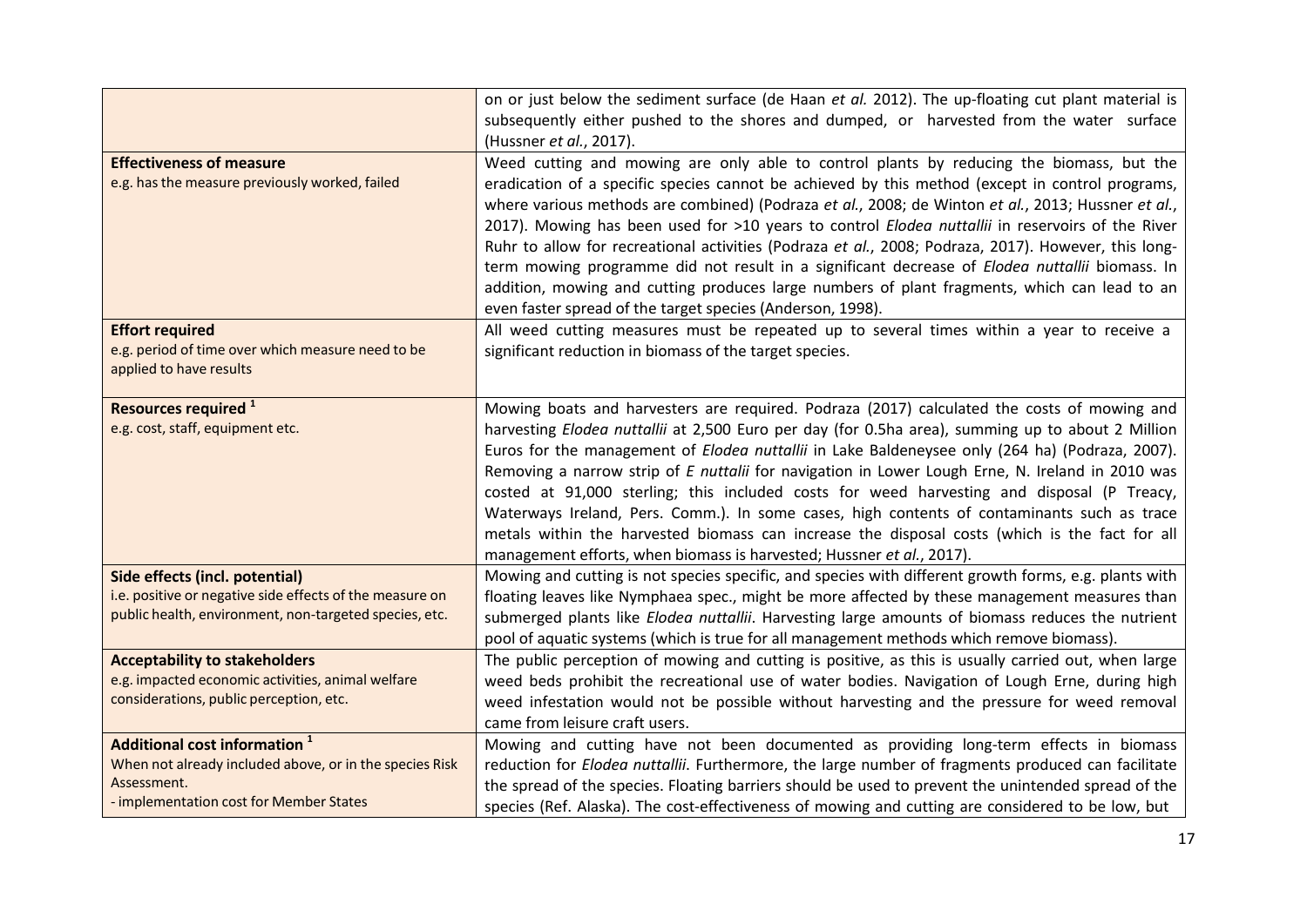| - the cost of inaction<br>- the cost-effectiveness<br>- the socio-economic aspects | still mowing and cutting is considered as the "last option" when Elodea nuttallii becomes a<br>nuisance and interferes with recreational water sport activities.                              |
|------------------------------------------------------------------------------------|-----------------------------------------------------------------------------------------------------------------------------------------------------------------------------------------------|
| Level of confidence <sup>2</sup><br>See guidance section                           | High<br>Weed cutting is the most widely used method to control Elodea nuttallii in Europe. There are no<br>reports that cutting leads to a long-term sustainable control of Elodea nuttallii. |

| <b>Management</b> - Measures to achieve management (cf. Article 19). This section assumes that the species is already established in a Member State, or part of a |                                                                                                                                                                                                                                                                                                                                                                                                                                                                                                                                                                                                                                                       |
|-------------------------------------------------------------------------------------------------------------------------------------------------------------------|-------------------------------------------------------------------------------------------------------------------------------------------------------------------------------------------------------------------------------------------------------------------------------------------------------------------------------------------------------------------------------------------------------------------------------------------------------------------------------------------------------------------------------------------------------------------------------------------------------------------------------------------------------|
| Member State's territory. This table is repeated for each of the management measures identified.                                                                  |                                                                                                                                                                                                                                                                                                                                                                                                                                                                                                                                                                                                                                                       |
| <b>Measure description</b>                                                                                                                                        | Water level drawdown                                                                                                                                                                                                                                                                                                                                                                                                                                                                                                                                                                                                                                  |
| Provide a description of the measure                                                                                                                              | Water-level drawdown can be used as a management tool in those waters in which the water level<br>can be manipulated, e.g. ponds and reservoirs (de Winton et al., 2013; Gettys et al., 2014; Hussner<br>et al., 2017). Submerged aquatic plants usually inhabit the shallow zones of water bodies, and thus<br>these areas can be managed by water level drawdown, while most parts of the habitat are not<br>affected (de Winton et al., 2013).                                                                                                                                                                                                     |
|                                                                                                                                                                   | During drawdown, plants are exposed to winter frost or to high summer temperatures, full sunlight<br>and dryness, which are intended to kill the plants. Turions and other non-vegetative propagules can<br>survive even several months of water level drawdown (Gettys et al. 2014; Hussner et al., 2017).                                                                                                                                                                                                                                                                                                                                           |
|                                                                                                                                                                   | Overall, submerged plant species respond differently to drawdowns, and while some species can be<br>controlled, others show rapid regrowth after the water reaches the previous water level. In<br>particular, minor or short-term water level drawdowns are not likely to result in a significant<br>decrease or eradication of a species (de Winton et al., 2013). For eradication of submerged species,<br>water level drawdown must be applied for several months, and the sediment must be dried out or<br>frozen at the depths at which vegetative and non-vegetative propagules of the target species are<br>located (de Winton et al., 2013). |
|                                                                                                                                                                   | Water-level drawdown can be used in combination with other methods, e.g. biomass harvest<br>(Hussner et al., 2017).                                                                                                                                                                                                                                                                                                                                                                                                                                                                                                                                   |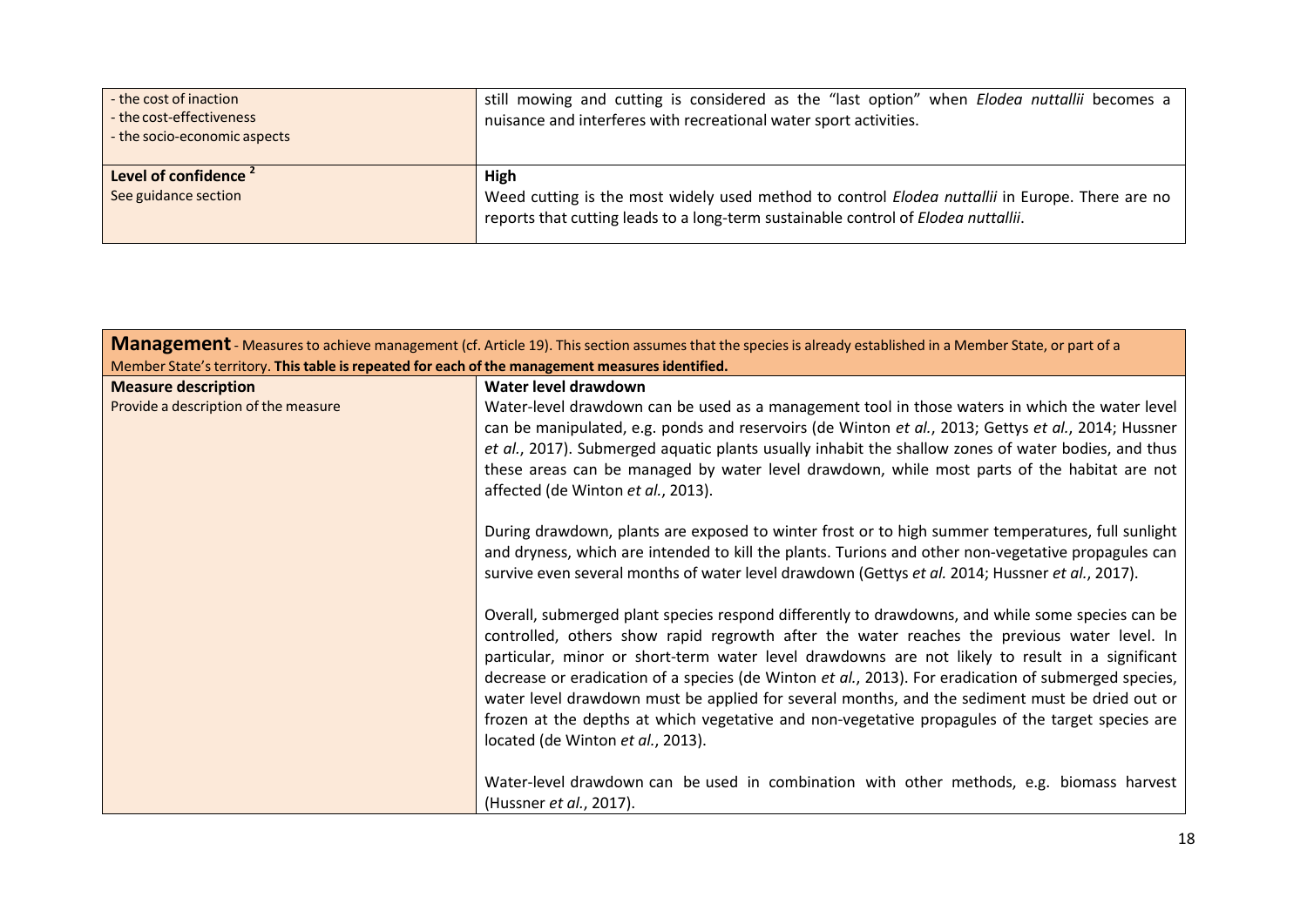| <b>Effectiveness of measure</b><br>e.g. has the measure previously worked, failed<br><b>Effort required</b><br>e.g. period of time over which measure need to be<br>applied to have results                                                         | Water-level drawdown is used for the effective control of submerged IAAPs in the US (Gettys et al.,<br>2014), but in France, no substantial decrease was found of Elodea nuttallii one year after a water<br>level drawdown in a channel during summer (Barrat-Segretain and Cellot, 2007). This might be<br>caused by moist areas being maintained beneath a desiccated mat of plants, where Elodea nuttallii<br>might have withstood the water-level drawdown, and where it showed a rapid regrowth after the<br>end of the drawdown period (Barrat-Segretain and Cellot, 2007).<br>A water level drawdown must be applied for several months and should be carried out during<br>winter (and frost) or high summer to achieve the best result (de Winton et al., 2013; Hussner et al.,<br>2017). |
|-----------------------------------------------------------------------------------------------------------------------------------------------------------------------------------------------------------------------------------------------------|-----------------------------------------------------------------------------------------------------------------------------------------------------------------------------------------------------------------------------------------------------------------------------------------------------------------------------------------------------------------------------------------------------------------------------------------------------------------------------------------------------------------------------------------------------------------------------------------------------------------------------------------------------------------------------------------------------------------------------------------------------------------------------------------------------|
| Resources required <sup>1</sup><br>e.g. cost, staff, equipment etc.                                                                                                                                                                                 | A drawdown in water level does not result in large costs, unless the reservoir is used as a drinking<br>water reservoir or hydropower production. Water level drawdown can only be carried out in<br>waters in which the water level can be actively manipulated, e.g. in reservoirs or artificial ponds (de<br>Winton et al., 2013; Gettys et al., 2014).                                                                                                                                                                                                                                                                                                                                                                                                                                          |
| Side effects (incl. potential)<br>i.e. positive or negative side effects of the measure on<br>public health, environment, non-targeted species, etc.                                                                                                | A water level drawdown will affect the whole macrophyte community and the negative impacts on<br>the species may be different due to the different response of plants to this control measure.<br>Moreover, macroinvertebrates may be affected by the water level drawdown when the sediment is<br>freezing or drying. The availability of water might be restricted where the water body is used as a<br>drinking water reservoir.                                                                                                                                                                                                                                                                                                                                                                 |
| <b>Acceptability to stakeholders</b><br>e.g. impacted economic activities, animal welfare<br>considerations, public perception, etc.                                                                                                                | Water-level drawdowns might affect the human use of water bodies. As mentioned above,<br>macroinvertebrates might be affected, which will affect animals using macroinvertebrates as food<br>source.                                                                                                                                                                                                                                                                                                                                                                                                                                                                                                                                                                                                |
| Additional cost information <sup>1</sup><br>When not already included above, or in the species Risk<br>Assessment.<br>- implementation cost for Member States<br>- the cost of inaction<br>- the cost-effectiveness<br>- the socio-economic aspects | The cost of water-level drawdown differs between water bodies. In drinking water reservoirs, a<br>drawdown in the water level for several months, especially during summer, may affect the<br>availability of drinking water to humans.<br>However, as for all management methods, the cost of inaction are usually high and will result in<br>spreading of the target species, reducing the likelihood of future eradication and increasing the<br>management costs.                                                                                                                                                                                                                                                                                                                               |
| Level of confidence <sup>2</sup><br>See guidance section                                                                                                                                                                                            | <b>Moderate</b><br>Water level drawdown must be carried out for a given period of time during summer or winter, to<br>allow either the complete dry out or freezing of the sediment to achieve a remarkable control.                                                                                                                                                                                                                                                                                                                                                                                                                                                                                                                                                                                |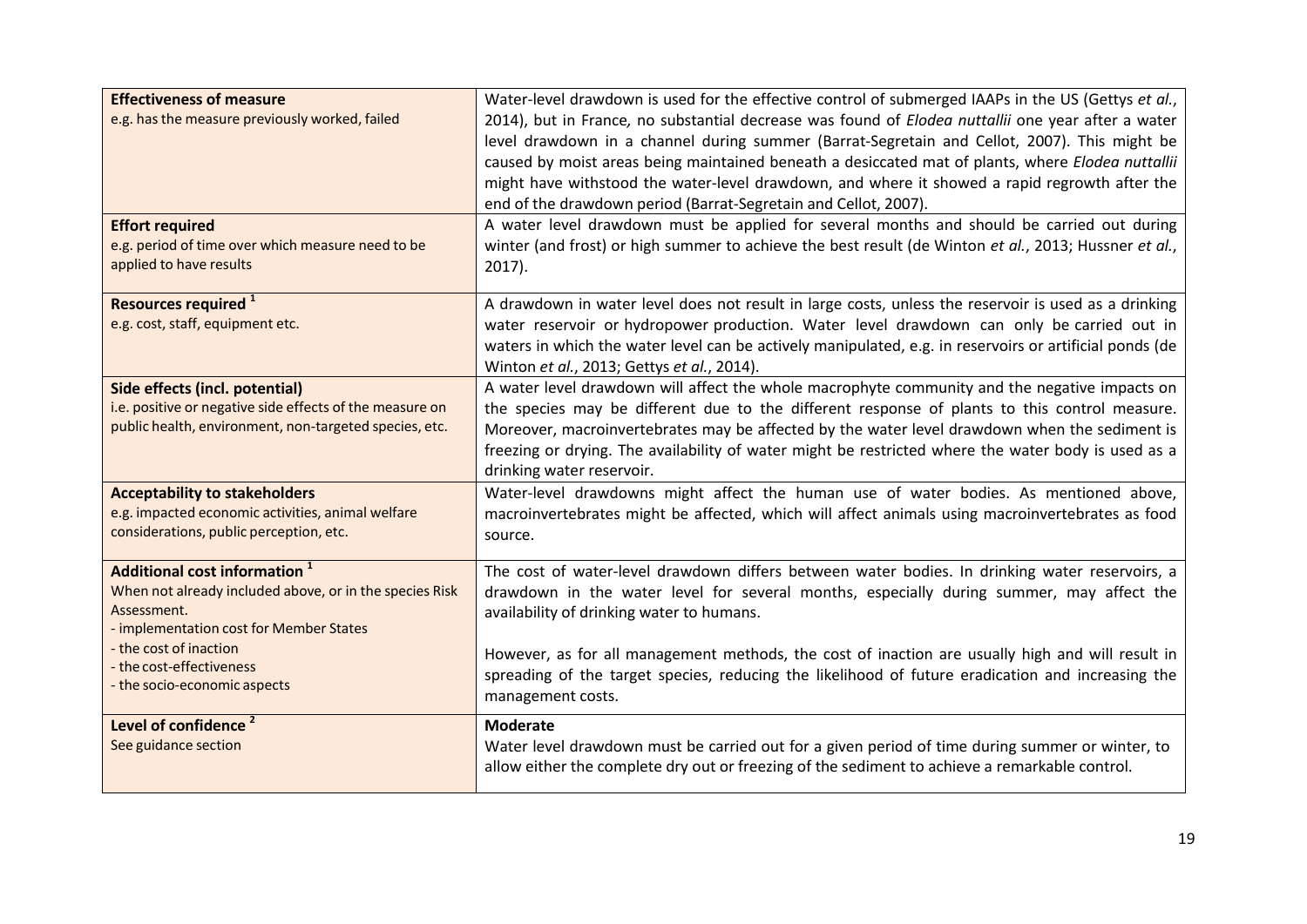| <b>Management</b> - Measures to achieve management (cf. Article 19). This section assumes that the species is already established in a Member State, or part of a |                                                                                                                                                                                                                                                                                                                                                                                                                                                                                                                                                                                                                                                                                                                               |
|-------------------------------------------------------------------------------------------------------------------------------------------------------------------|-------------------------------------------------------------------------------------------------------------------------------------------------------------------------------------------------------------------------------------------------------------------------------------------------------------------------------------------------------------------------------------------------------------------------------------------------------------------------------------------------------------------------------------------------------------------------------------------------------------------------------------------------------------------------------------------------------------------------------|
| Member State's territory. This table is repeated for each of the management measures identified.                                                                  |                                                                                                                                                                                                                                                                                                                                                                                                                                                                                                                                                                                                                                                                                                                               |
| <b>Measure description</b>                                                                                                                                        | <b>Biological control</b>                                                                                                                                                                                                                                                                                                                                                                                                                                                                                                                                                                                                                                                                                                     |
| Provide a description of the measure                                                                                                                              |                                                                                                                                                                                                                                                                                                                                                                                                                                                                                                                                                                                                                                                                                                                               |
|                                                                                                                                                                   | Biological control is the control of a target species by using a biocontrol agent, which reduces the<br>growth or reproductive capacity of the target species (Cuda et al., 2008). The term biocontrol<br>covers various types of biocontrol, including (i) classical biocontrol and augmentive biocontrol, (ii)<br>inundative biocontrol and (iii) the use of generalist herbivores (Hussner et al., 2017).                                                                                                                                                                                                                                                                                                                  |
|                                                                                                                                                                   | For classical biological control, a biocontrol agent (usually insects) is collected from its native range<br>and introduced for biocontrol into a new range, in which the target species occurs (van Driesche et<br>al., 2010). Prior to the release, a host-specifity test is carried out to ensure that no host shift will<br>occur. A lot of successful examples of classical biocontrol are from aquatic systems, but all of them<br>were carried out on floating or emergent aquatic plant species. The control of submerged aquatic<br>plants, like Elodea nuttallii, is considered to be much more difficult (Schmitz and Schardt 2015).                                                                               |
|                                                                                                                                                                   | The inundative biocontrol with mycoherbicides (fungal pathogens) is a technique which has not<br>been successfully applied in the field yet (Hussner et al., 2017). For Elodea nuttallii, no candidates<br>for the inundative biocontrol are reported (Hussner et al., 2017).                                                                                                                                                                                                                                                                                                                                                                                                                                                 |
|                                                                                                                                                                   | Generalist herbivores includes both non-native species, which were introduced with the aim of<br>controlling aquatic weeds (e.g. grass carps), or native herbivores, which have a broad host range<br>and feed on alien aquatic plants as well (Hussner et al., 2017). For Elodea nuttallii, grass carps<br>(Ctenopharyngodon idella) and rudds (Scardinius erythrophthalmus) were used as control agents<br>(Hussner et al., 2017; Podraza et al., 2008). However, the success of generalist herbivores such as<br>grass carp depends on stocking densities and the palatability of the target plant species (Hussner et<br>al. , 2017). Elodea nuttallii is considered to be moderately palatable (Zehnsdorf et al., 2015). |
|                                                                                                                                                                   | It should be borne in mind that the release of macro-organisms as biological control agents is<br>currently not regulated at EU level. Nevertheless national/regional laws are to be respected. Before<br>any release of an alien species as a biological control agent an appropriate risk assessment should<br>be made.                                                                                                                                                                                                                                                                                                                                                                                                     |
| <b>Effectiveness of measure</b>                                                                                                                                   | Grass carp were stocked in several European lakes to control Elodea nuttallii, but in many cases this                                                                                                                                                                                                                                                                                                                                                                                                                                                                                                                                                                                                                         |
| e.g. has the measure previously worked, failed                                                                                                                    | did not result in an eradication of Elodea nuttallii (Hussner pers. observations). This is most likely                                                                                                                                                                                                                                                                                                                                                                                                                                                                                                                                                                                                                        |
|                                                                                                                                                                   | because of the only moderate palatability of Elodea nuttallii for grass carp. Furthermore, stocking                                                                                                                                                                                                                                                                                                                                                                                                                                                                                                                                                                                                                           |

÷.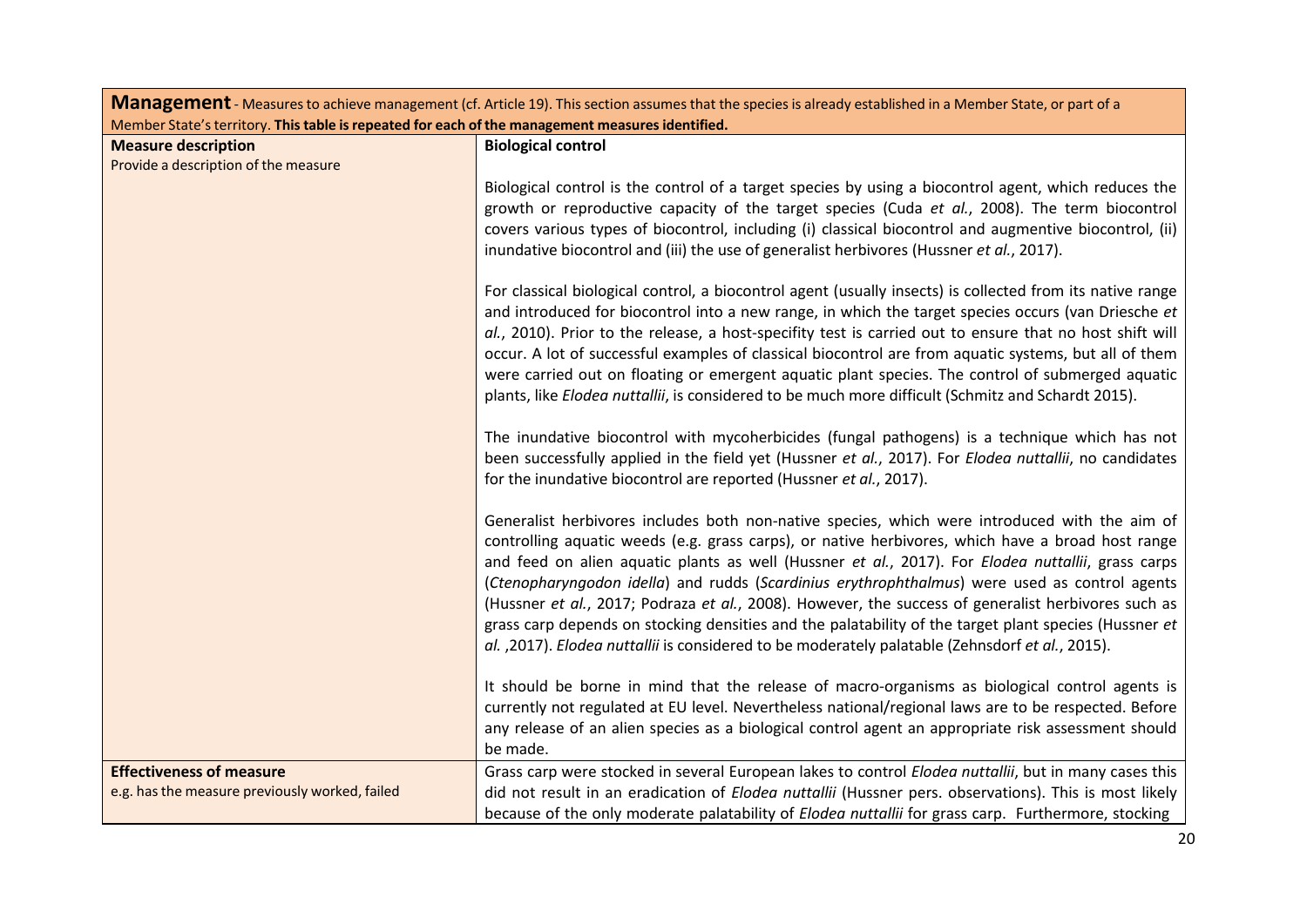| <b>Effort required</b><br>e.g. period of time over which measure need to be<br>applied to have results                                                                                                                                              | grass carp (which is another invasive species) often results in a decrease of all plant species in the<br>water, with different levels of impact on plant species depending on their palatability (Dibble and<br>Kovalenko 2009; Zehnsdorf et al., 2015; Hussner, pers. observations). Rudds were found feeding on<br>the apical tips of Elodea nuttallii, but this did not have a remarkable effect on growth and biomass<br>production of Elodea nuttallii in the reservoirs of the River Ruhr (Podraza et al., 2008).<br>For Elodea nuttallii, no classical or inundative control agents are known.<br>Grass carp must be stocked in appropriate quantities (Dibble and Kovalenko, 2009) for several<br>years to prevent any regrowth from vegetative means in the sediment. |
|-----------------------------------------------------------------------------------------------------------------------------------------------------------------------------------------------------------------------------------------------------|---------------------------------------------------------------------------------------------------------------------------------------------------------------------------------------------------------------------------------------------------------------------------------------------------------------------------------------------------------------------------------------------------------------------------------------------------------------------------------------------------------------------------------------------------------------------------------------------------------------------------------------------------------------------------------------------------------------------------------------------------------------------------------|
| Resources required <sup>1</sup><br>e.g. cost, staff, equipment etc.                                                                                                                                                                                 | The cost of grass carp depends on stocking densities. After successful eradication, grass carp must<br>be removed from the water to allow for the restoration of native plant communities, which is in<br>most cases the most cost-intensive part of this kind of IAAP management (Hussner et al., 2017).                                                                                                                                                                                                                                                                                                                                                                                                                                                                       |
| Side effects (incl. potential)<br>i.e. positive or negative side effects of the measure on<br>public health, environment, non-targeted species, etc.                                                                                                | Grass carp consume all kind of aquatic plants, so impacts on native plants are likely to be high. The<br>disappearance of submerged aquatic plants will cause a shift to a phytoplankton-dominated state<br>in the ecosystem, with increased turbidity.                                                                                                                                                                                                                                                                                                                                                                                                                                                                                                                         |
| <b>Acceptability to stakeholders</b><br>e.g. impacted economic activities, animal welfare<br>considerations, public perception, etc.                                                                                                                | Stocking of grass carp and the effects described above may reduce the acceptability to<br>stakeholders, as turbid waters are less attractive for recreational activities (e.g. swimming and<br>diving). The disappearance of aquatic vegetation may affect waterbirds, which use aquatic plants<br>and associated macroinvertebrates as food.                                                                                                                                                                                                                                                                                                                                                                                                                                   |
| Additional cost information <sup>1</sup><br>When not already included above, or in the species Risk<br>Assessment.<br>- implementation cost for Member States<br>- the cost of inaction<br>- the cost-effectiveness<br>- the socio-economic aspects | The cost-effectiveness is often considered as high for grass carp, if only the costs of stocking are<br>considered. But the follow-up costs make stocking of grass carp as a management strategy<br>expensive. The costs can be reduced in water bodies where water-level drawdown to remove the<br>grass carp is feasible.                                                                                                                                                                                                                                                                                                                                                                                                                                                     |
| Level of confidence <sup>2</sup><br>See guidance section                                                                                                                                                                                            | <b>Moderate</b><br>No classical biological control agents are known for Elodea nuttallii. Grass carps are widely used to<br>control submerged IAAPs like Elodea nuttallii, but are not species specific.                                                                                                                                                                                                                                                                                                                                                                                                                                                                                                                                                                        |

**Management** - Measures to achieve management (cf. Article 19). This section assumes that the species is already established in a Member State, or part of a Member State'sterritory. **Thistable isrepeated for each of the management measures identified.**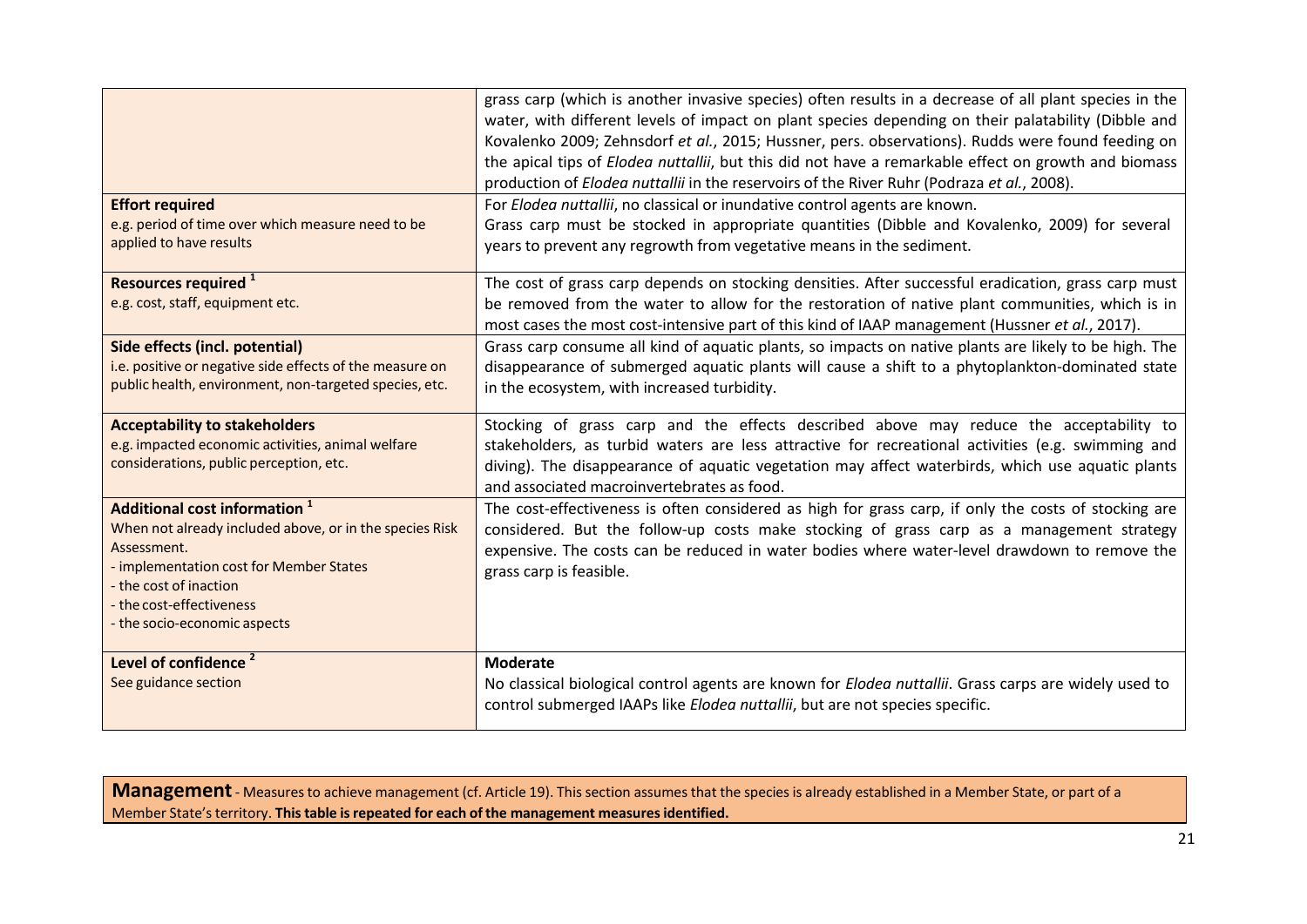| <b>Measure description</b><br>Provide a description of the measure                                                                                                   | <b>Herbicides</b><br>Herbicides, in general terms, can be used to control aquatic plants in various types of water bodies,<br>including lakes, channels, irrigation systems, and ponds (de Winton et al., 2013; Gettys et al., 2014;<br>Hussner et al., 2017). Herbicides are usually not species specific, but selectivity can be achieved by<br>choosing between different types of application method, the right concentration and the exposure<br>time (Getsinger et al., 1997; 2008; 2014; Netherland, 2004).<br>Herbicide treatment significantly reduces the biomass of IAAPs and can result in the eradication of<br>a target species (de Winton et al., 2013; Champion and Wells, 2014; Hussner et al,. 2014). Hussner |
|----------------------------------------------------------------------------------------------------------------------------------------------------------------------|---------------------------------------------------------------------------------------------------------------------------------------------------------------------------------------------------------------------------------------------------------------------------------------------------------------------------------------------------------------------------------------------------------------------------------------------------------------------------------------------------------------------------------------------------------------------------------------------------------------------------------------------------------------------------------------------------------------------------------|
|                                                                                                                                                                      | et al., 2017). There are a variety of herbicides which have been tested and subsequently used for<br>the control of IAAPs, but none of them are currently approved for the use in aquatic habitats.<br>EU/national/local legislation on the use of plant protection products and biocides needs to be<br>respected.                                                                                                                                                                                                                                                                                                                                                                                                             |
| <b>Effectiveness of measure</b><br>e.g. has the measure previously worked, failed                                                                                    | For Elodea nuttallii, no herbicides have been tested and used for management purposes (Hussner<br>et al., 2017).                                                                                                                                                                                                                                                                                                                                                                                                                                                                                                                                                                                                                |
| <b>Effort required</b><br>e.g. period of time over which measure need to be<br>applied to have results                                                               | None known, as no herbicides have been used for the control of Elodea nuttallii yet.                                                                                                                                                                                                                                                                                                                                                                                                                                                                                                                                                                                                                                            |
| Resources required <sup>1</sup><br>e.g. cost, staff, equipment etc.                                                                                                  | None known.                                                                                                                                                                                                                                                                                                                                                                                                                                                                                                                                                                                                                                                                                                                     |
| Side effects (incl. potential)<br>i.e. positive or negative side effects of the measure on<br>public health, environment, non-targeted species, etc.                 | Herbicides might affect both IAAPs and native aquatic plants. Additionally, negative effects on<br>aquatic fauna seems likely.                                                                                                                                                                                                                                                                                                                                                                                                                                                                                                                                                                                                  |
| <b>Acceptability to stakeholders</b><br>e.g. impacted economic activities, animal welfare<br>considerations, public perception, etc.                                 | None known.                                                                                                                                                                                                                                                                                                                                                                                                                                                                                                                                                                                                                                                                                                                     |
| <b>Additional cost information</b> <sup>1</sup><br>When not already included above, or in the species Risk<br>Assessment.<br>- implementation cost for Member States | None known.                                                                                                                                                                                                                                                                                                                                                                                                                                                                                                                                                                                                                                                                                                                     |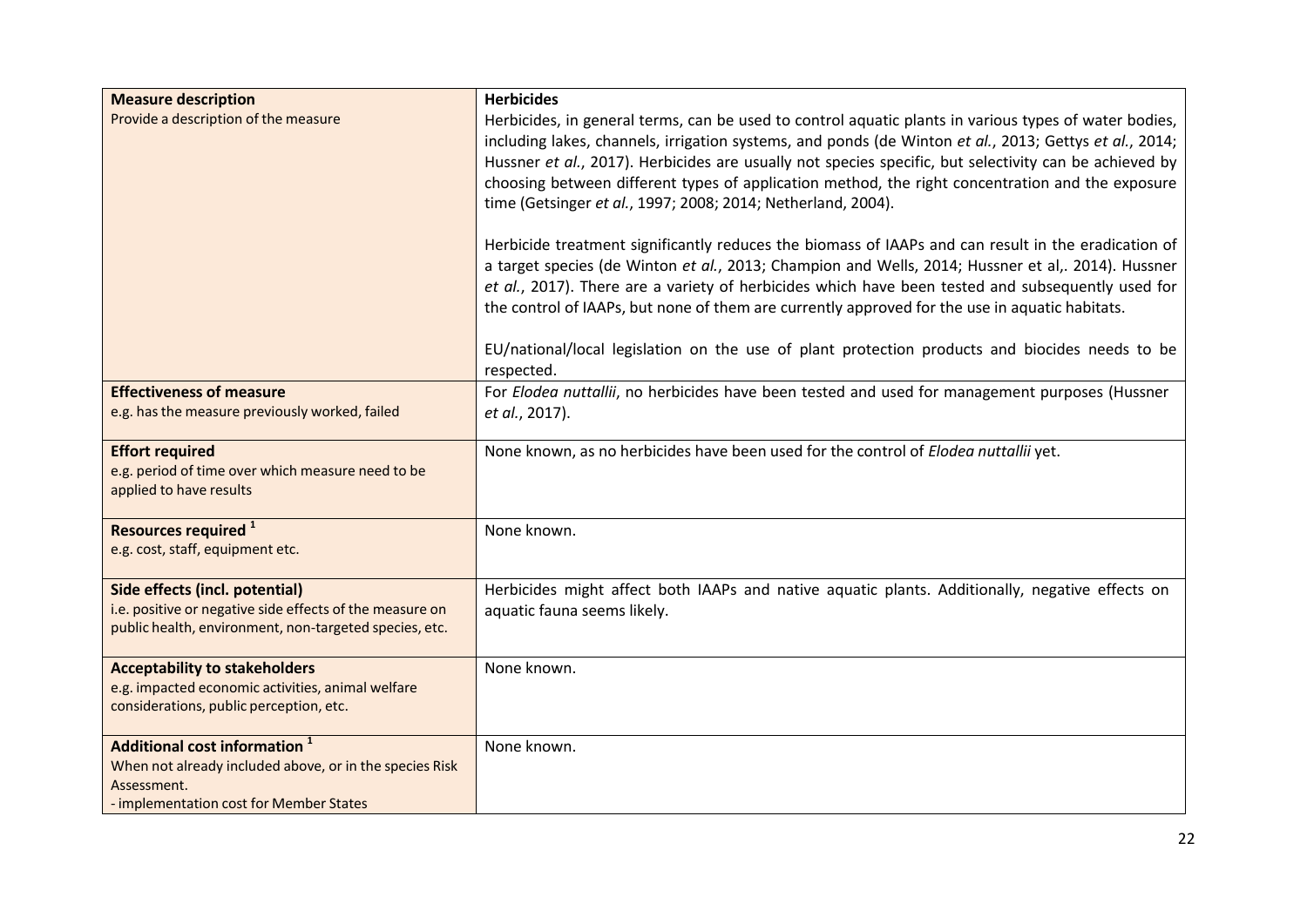| - the cost of inaction<br>- the cost-effectiveness<br>- the socio-economic aspects |                                                                                                                                                                                                       |
|------------------------------------------------------------------------------------|-------------------------------------------------------------------------------------------------------------------------------------------------------------------------------------------------------|
| Level of confidence 2<br>See guidance section                                      | Low.<br>No herbicides have so far been used to control Elodea nuttallii. For other submerged aquatic plants,<br>herbicides are considered as a valuable tool to control or eradicate submerged IAAPs. |

## **Bibliography <sup>3</sup>**

- Alexander, M.L., Doyle, R.D., Power, P. (2008). Suction dredge removal of an invasive macrophyte from a spring-fed river in Central Texas, USA. *Journal of Aquatic Plant Management,* 46: 184–185.
- Anderson, L.W.J. (1998). Dissipation and movement of Sonar and Komeen following typical applications for control of Egeria densa in theSacramento–San Joaquin Delta and Production and viability of E. densa fragments following mechanical harvesting (1997/1998). Davis, CA U.S. Department of Agriculture–Agricultural Research Service, Environmental Impact Report for California Department of Boating and Waterways. 79.

Anderson, L.W.J. (2005). California's Reaction to Caulerpa taxifolia: A Model for Invasive Species Rapid Response. *Biological Invasions*, 7: 1003-1016.

- Anderson, L.G., Dunn, A.M., Rosewarne, P.J. and Stebbing, P.D. (2015). Invaders in hot water: a simple decontamination method to prevent the accidental spread of aquatic invasive non-native species. *Biological Invasions*, 17:2287–2297.
- Bailey, J.E. and Calhoun, A.J.K. (2008). Comparison of three management techniques for controlling variable-leaf milfoil in Maine Lakes. *Journal of Aquatic Plant Management*, 46: 163–167.
- Barnes, M.A., Jerde, C.L., Keller, D., Chadderton, W.L., Howeth, J.G. and Lodge, D.M. (2013). Viability of aquatic plant fragments following desiccation*. Invasive Plant Science and Management* 6: 320-325.

Barrat-Segretain, MH and Cellot, B. (2007). Response of invasive macrophyte species to drawdown: the case of Elodea sp. *Aquatic Botany,* 87: 255–261.

Boylen, C.W., Eichler, L.W. and Sutherland, J.W. (1996). Physical control of Eurasian watermilfoil in an oligotrophic lake. *Hydrobiologia,* 340: 213–218.

Brunel, S. (2009). Pathway analysis: aquatic plants imported in 10 EPPO countries. *EPPO Bulletin,* 39: 201–213.

Caffrey, J.M., Millane, M., Evers S., Moran H., Butler, M. (2010). A novel approach to aquatic weed control and habitat restoration using biodegradable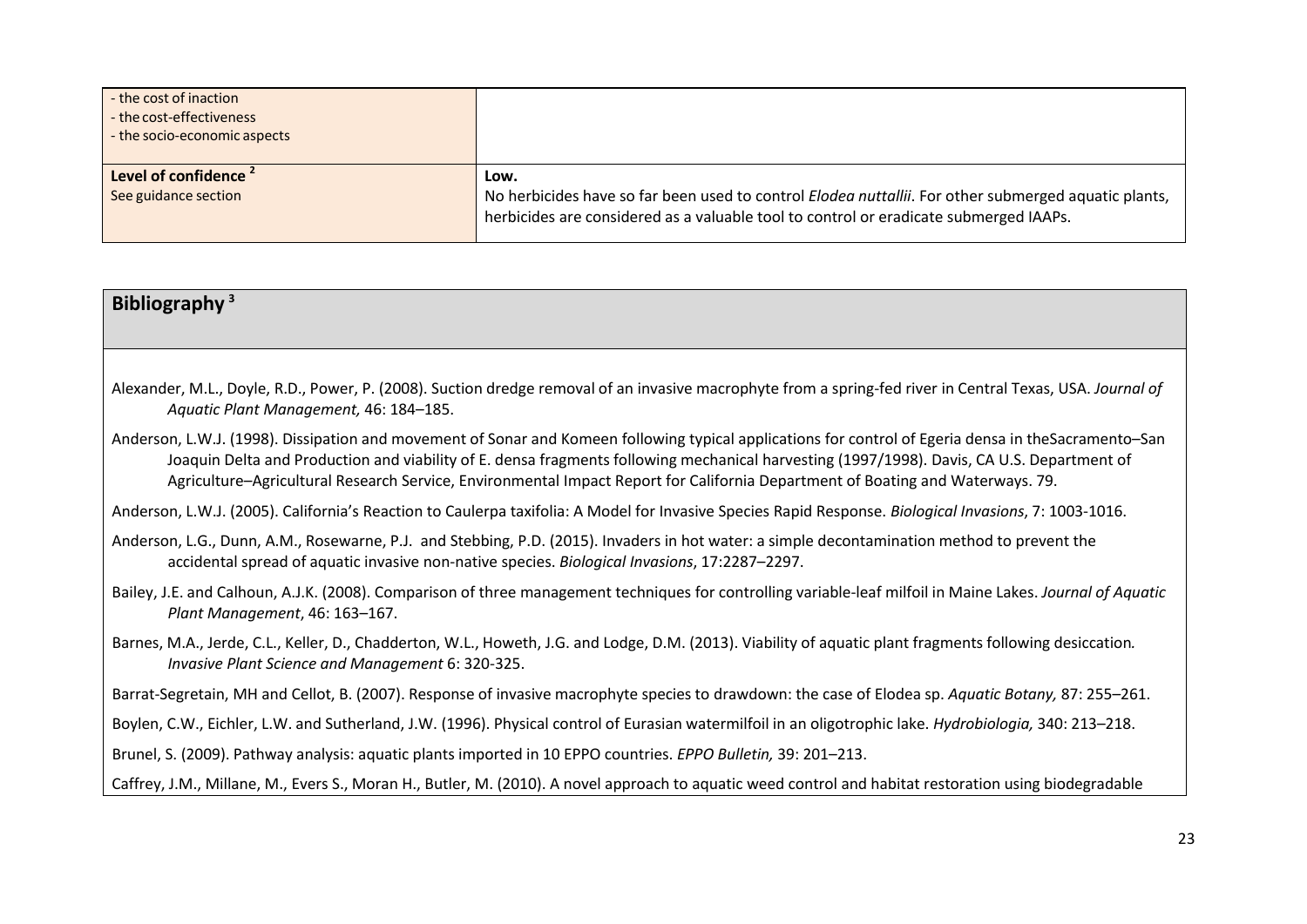jute matting. *Aquatic Invasions,* 5: 123–129.

- Champion, P. and Wells, R. (2014). Proactive management of aquatic weeds to protect the nationally important Northland dune lakes. In: Nineteenth Australasian Weeds Conference, New Zealand [www.caws.org.au/awc/2014/awc201411391.](http://www.caws.org.au/awc/2014/awc201411391)
- Cohen, J., Mirotchnick, N. and Leung, B. (2007). Thousands introduced annually: the aquarium pathway for non-indigenous plants to the St Lawrence Seaway. *Frontiers in Ecology and the Environment*, 5: 528-532.
- Cook, C.D.K. and Urmi-König K. (1985). A revision of the genus *Elodea*. *Aquatic Botany,* 21: 111-156.
- Cuda, J.P., Charudattan, R., Grodowitz, M.J., Newman, R.M., Shearer, J.F., Tamayo, M.L. and Villegas, B. (2008). Recent advances in biological control of submersed aquatic weeds. Journal of Aquatic *Plant Management*, 46: 15–32.
- De Haan, M., Pot, R. and Van Oostveen, M. (2012). Onderbouwing HandreikingWaterplanten Maaibeheer. Rijkswaterstaat.
- De Winton, M., Jones, H., Edwards, T., Özkundakci, D., Wells, R., McBride, C., Rowe D., Hamilton, D., Clayton, J., Champion, P. and Hofstra, D. (2013). Review of Best Management Practices for Aquatic Vegetation Control in Stormwater Ponds, Wetlands, and Lakes. Auckland Council technical report, TR2013/026, Auckland, 162 p.

Dibble, E.D. and Kovalenko, K. (2009). Ecological impact of grass carp: a review of the available data. *Journal of Aquatic Plant Management* 47: 1–15.

- Di Nino, F., Thiebaut, G. and Mulller, S. (2005). Response of Elodea nuttallii (Planch.) H. St. John to manual harvesting in the North-East of France. *Hydrobiologia* 551: 147-157.
- Dorenbosch, M. and Bergsma, J.H. (2014). Bestrijding Van Waterwaaier in HardinxveldMet Hydro-venturi. Evaluatie Onderzoek En Beknopte Literatuur Vergelijking.Bureau Waardenburg, Culemborg.
- Etcheverry, D. (2012). Aquatic Invasive Plants: A New Focus for Alaskan Invasive Species Management. Oral Presentation. The Alaska Invasive Species Conference. Oct. 30 - Nov. 1, Kodiak, Alaska.
- Genovesi, P., Scalera, R., Brunel, S., Roy, D. and Solarz, W. (2010). Towards an earlywarning and information system for invasive alien species (IAS) threateningbiodiversity in Europe. EEA Technical report No 5/2010, EEA, Copenhagen, 47 p.
- Gettys, L., Haller, W. and Petty, D. (Eds.) (2014). Biology and Control of Aquatic Plants. A Best Management Practices Handbook: Third Edition. *Aquatic Ecosystem Restoration Foundation*, USA, 252 p.
- Getsinger, K.D., Turner, E.G., Madsen, J.D. and Netherland, M. (1997). Restoring native plant vegetation in a Eurasian watermilfoil dominated community using the herbicide triclopyr. *Regulated River,* 13: 357–375.
- Getsinger, K.D., Netherland, M.D., Grue, C.E. and Koschnick, T.J. (2008). Improvements in the use of aquatic herbicides and establishment of future research directions. *Journal of Aquatic Plant Management*, 46: 32–41.

Getsinger, K.D., Dibble, E., Rodgers, J.H. and Spencer, D. (2014). Benefits of Controlling Nuisance Aquatic Plants and Algae in the United States. CAST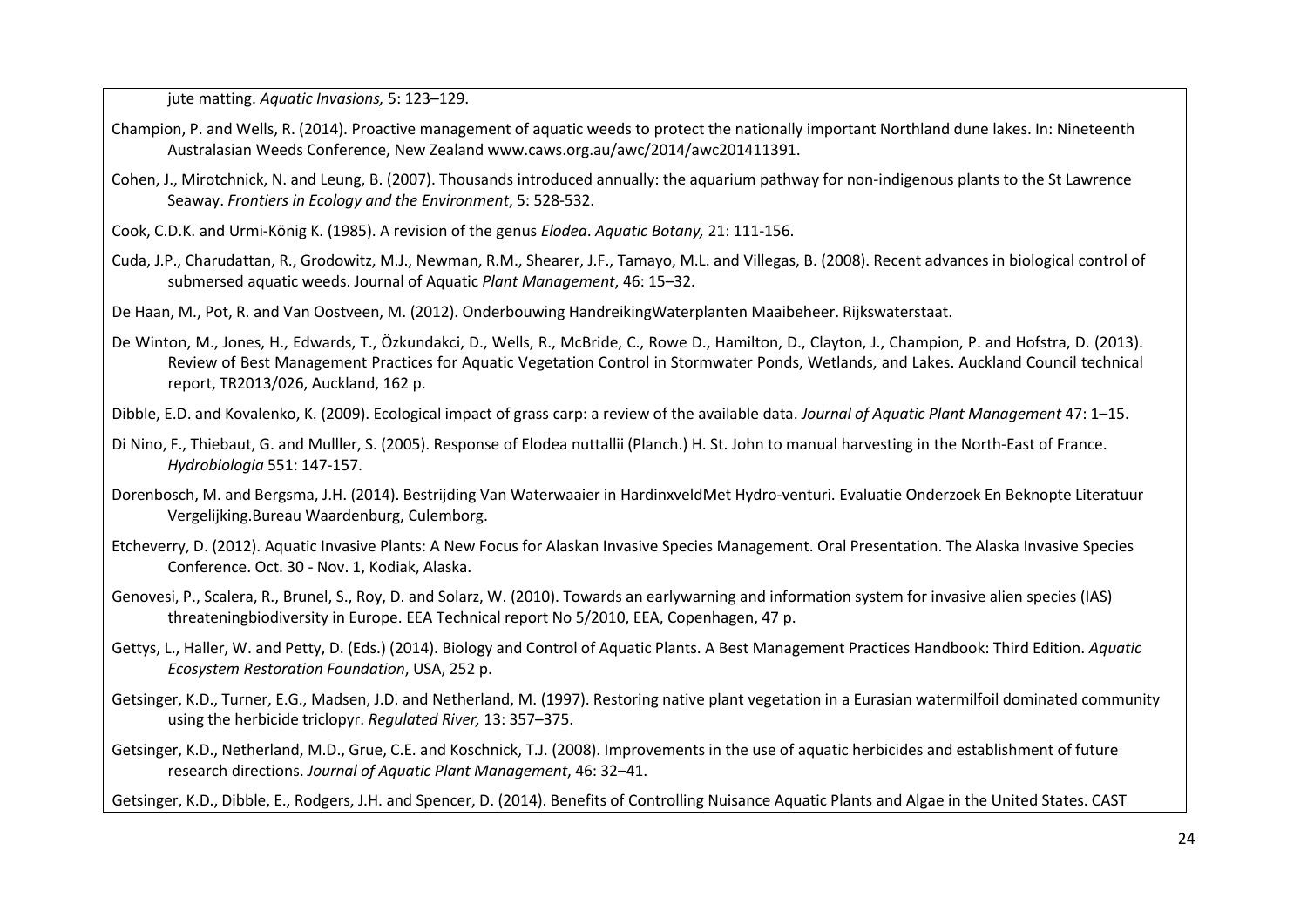Commentary, QTA2014-1, 12 pp.

- Hestir, E.L., Khanna, S., Andrew, M.E., Santos, M.J., Viers, J.H., Greenberg, J.A., Rajapakse, S.S. and Ustin, S.L. (2008). Identification of invasive vegetation using hyperspectral remote sensing in the California Delta ecosystem. *Remote Sensing of Environment* 112: 4034–4047.
- Hoffmann, M., Gonzalez, A.B., Raeder, U. and Melzer, A. (2013). Experimental weed control of Najas marina ssp. Intermedia and Elodea nuttallii in lakes using biodegradable jute matting. *Journal of Limnology*, 72: 485-493.
- Hofstra, D., Clayton, J. and Caffrey, J. (2010). Weed matting options for control of submerged aquatic plants. Poster and abstract presented at the 2010 New Zealand Biosecurity Institute annual, Blenheim, 21-23rd July 2010
- Heidbüchel, P., Kuntz, K. and Hussner, A. (2016). Alien aquatic plants do not have higher fragmentation rates than native species a field study from the River Erft. Aquatic Sciences 78: 767-777.
- Hussner, A. (2012). Alien aquatic plants in European countries. *Weed Research* 52: 397–406.
- Hussner, A., Nehring, S. and Hilt S (2014). From first reports to successful control: a plea for improved management of alien aquatic plant species in Germany. *Hydrobiologia*, 737: 321–331.
- Hussner, A., Windhaus, M. and Starfinger, U. (2016). From weed biology to successful control: an example of successful management of *Ludwigia grandiflora* in Germany. *Weed Research*, 56: 434-441
- Hussner, A., Stiers, I., Verhofstad, M.J.J.M., Bakker, E.S., Grutters, B.M.C., Haury, J., van Valkenburg J.L.C.H., Brundu, G., Newman, J., Clayton, J.S., Anderson, L.W.J. and Hofstra, D. (2017). Management and control methods of invasive alien aquatic plants: a review*. Aquatic Botany*, 136: 113- 137.
- Johnson, L.E., Ricciardi, A. and Carlton, J.T. (2001). Overland dispersal of aquatic invasive species: a risk assessment of transient recreational boating. *Ecological Applications* 11: 1789-1799.
- Johnstone, I.M., Coffey, B.T. and Howard-Williams, C. (1985), The role of recreational boat traffic in interlake dispersal of macrophytes: a New Zealand case study. *Journal of Environmental Management*, 20: 263-279.
- Kay, S.H. and Hoyle, S.T. (2001). Mail order, the internet, and invasive aquatic weeds. *Journal of Aquatic Plant Management*. 39: 88-91.
- Kuntz, K., Heidbüchel, P. and Hussner. A. (2014). Effects of water nutrients on regeneration capacity of submerged aquatic plant fragments. Annales de Limnologie – *International Journal of Limnology*, 50: 155-162.
- Laitala, K.L., Prather, T.S., Thill, D., Kennedy, B. and Caudill, C. (2012). Efficacy of benthic barriers as a control measure for Eurasian Watermilfoil (*Myriophyllum spicatum*). *Invasive Plant Science and Management*, 5: 170–177.

Lockwood, J.L., Cassey, P. and Blackburn, T. (2005). The role of propagule pressure in explaining species invasions. *Trends in Ecology and Evolution*, 20: 223-228.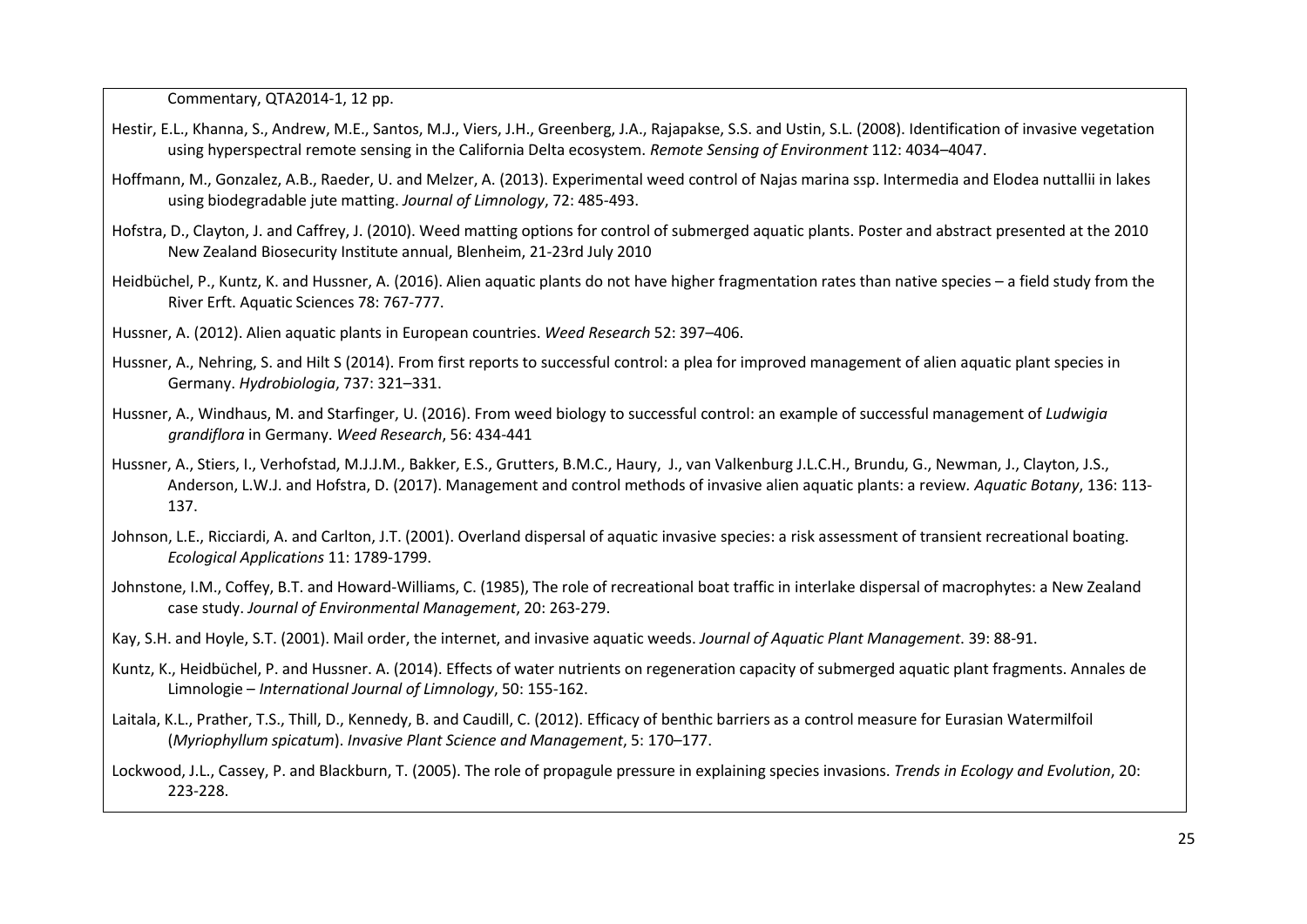- Maki, K. and Galatowitsch, S. (2004). Movement of invasive aquatic plants into Minnesota (USA) through horticultural trade. *Biological Conservation,* 118: 389–396.
- Martin, G.D. and Coetzee, J.A. (2011). Pet stores, aquarists and the internet trade as modes of introduction and spread of invasive macrophytes in South Africa. *Water SA*, 37: 371-380.
- Matsuhashi, S., Doi, S., Fujiwara, A., Watanabe, S. and Minamoto, T. (2016). Evaluation of the Environmental DNA Method for Estimating Distribution and Biomass of Submerged Aquatic Plants. *PLoS One One*,11(6): e0156217. doi:10.1371/journal.pone.0156217
- Netherland, M.D. (2014). Chemical control of aquatic weeds. In: Gettys, L., Haller,W., Petty, D. (Eds.), Biological Control of Aquatic Plants. A Best Management Practices Handbook, third ed. *Aquatic Ecosystem Restoration Foundation*,USA, pp. 71–88.
- Podraza, P., Brinkmann, T., Evers, P., von Felde, D., Frost, U., Klopp, R., Knotte, H. (2008). Untersuchungen zur Massenentwicklung von Wasserpflanzen inden Ruhrstauseen und Gegenmaßnahmen. Abschlussbericht des F and E-Vorhabens im Auftrag des Ministeriums für Umwelt und Naturschutz, Landwirtschaft und Verbraucherschutz des Landes NRW (MUNLV), 364 S.
- Podraza, P. (2017). Aquatische Makrophyten als Herausforderung für das Management von Flussstauseen am Beispiel der Ruhrstauseen. Oral presentation, AquaMak Conference, Leipzig, 30.3.2017.
- Redekop, P., Hofstra, D. and Hussner, A. (2016). *Elodea canadensis* shows a higher dispersal capacity via fragmentation than *Egeria densa* and *Lagarosiphon major*. *Aquatic Botany*, 130: 45-49.
- Riis, T. and Sand-Jensen, K. (2006). Dispersal of plant fragments in small streams. *Freshwater Biology*, 51, 274-286.
- Schmitz, D. and Schardt, J. (2015). Successful invasive plant management in Florida. *Aquatics,* 37: 4–7.
- Scriver, M., Marinich, A., Wilson, C. and Freeland, J. (2015). Development of species-specific environmental DNA (eDNA) markers for invasive aquatic plants. *Aquatic Botany*, 122: 27-31.
- Thiebaut, G. and Di Nino, F. (2009). Morphological variations of natural populations of an aquatic macrophyte *Elodea nuttallii* in their native and in their introduced ranges. *Aquatic Invasions*, 4: 311-320.
- Van de Wiel. C.C., van der Schoot J., van Valkenburg J.L.H.C., Duistermaat, H. and Smulders, M.J. (2009). DNA barcoding discriminates the noxious invasive plant species, floating pennywort (*Hydrocotyle ranunculoides* L.f.), from non-invasive relatives. *Molecular Ecology Resources*, 9: 1086- 1091.
- van Valkenburg, J.L.H.C. (2011). *Cabomba caroliniana* and *Myriophyllum heterophyllum* a Nightmare Combination. Robson Meeting February 201[1.www.robsonmeeting.org/valkenburg.pdf.](http://www.robsonmeeting.org/valkenburg.pdf)
- Zehnsdorf, A., Hussner, A., Eismann, F., Rönicke, H. and Melzer, A. (2015). Management options of invasive *Elodea nuttallii* and *Elodea canadensis*. *Limnologica*, 51: 110–117.